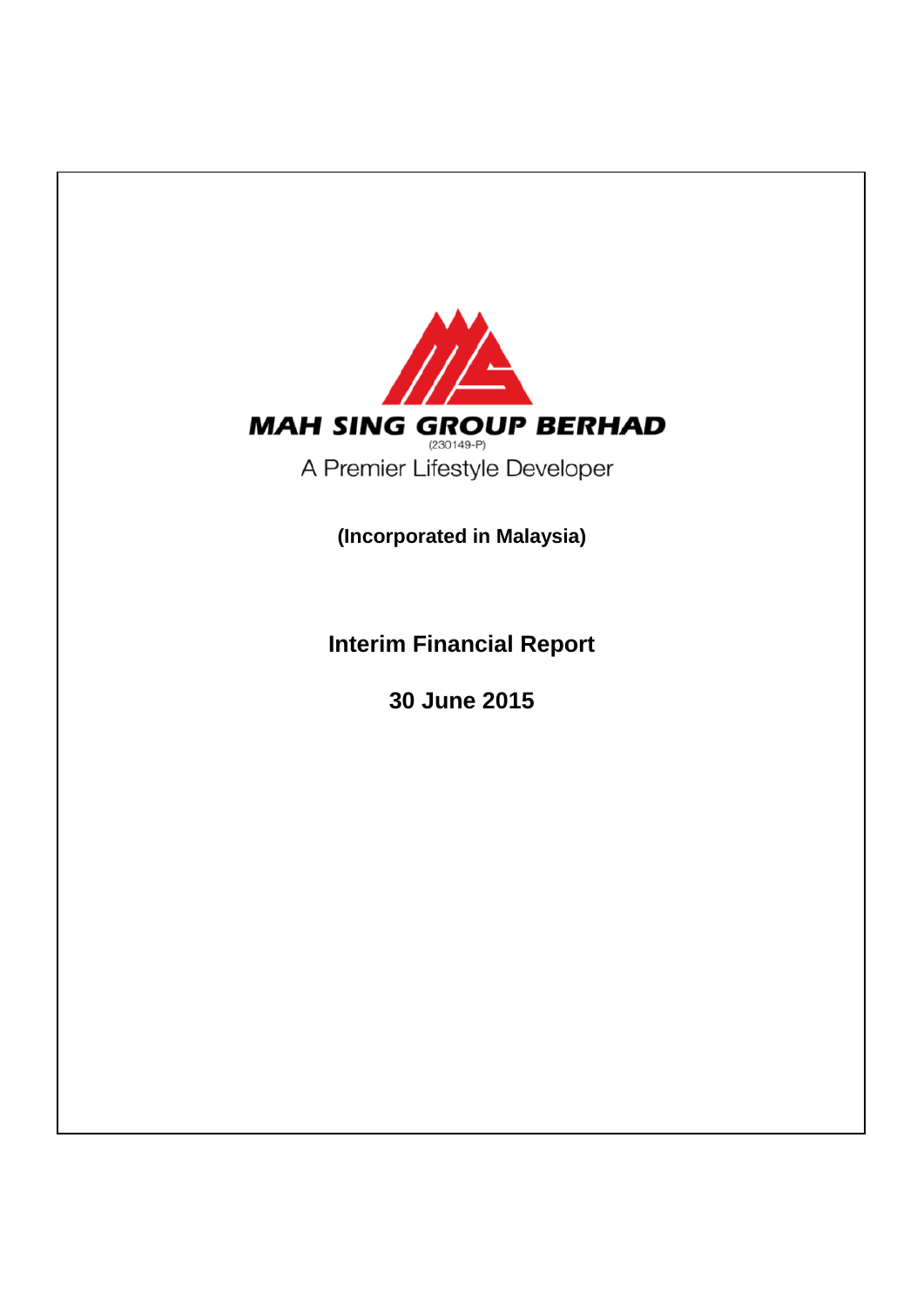**MAH SING GROUP BERHAD**

**Company No.: 230149-P (Incorporated in Malaysia)**

# **Interim Financial Report - 30 June 2015**

|                                                                                                    | Page No.     |
|----------------------------------------------------------------------------------------------------|--------------|
| <b>Condensed Consolidated Statement Of Financial Position</b>                                      |              |
| <b>Condensed Consolidated Statement Of Profit Or Loss</b>                                          | $\mathbf{2}$ |
| <b>Condensed Consolidated Statement Of Profit Or Loss and</b><br><b>Other Comprehensive Income</b> | 3            |
| <b>Condensed Consolidated Statement Of Changes In Equity</b>                                       | $4 - 5$      |
| <b>Condensed Consolidated Statement Of Cash Flows</b>                                              | $6 - 7$      |
| <b>Notes To The Interim Financial Report</b>                                                       | 8 - 24       |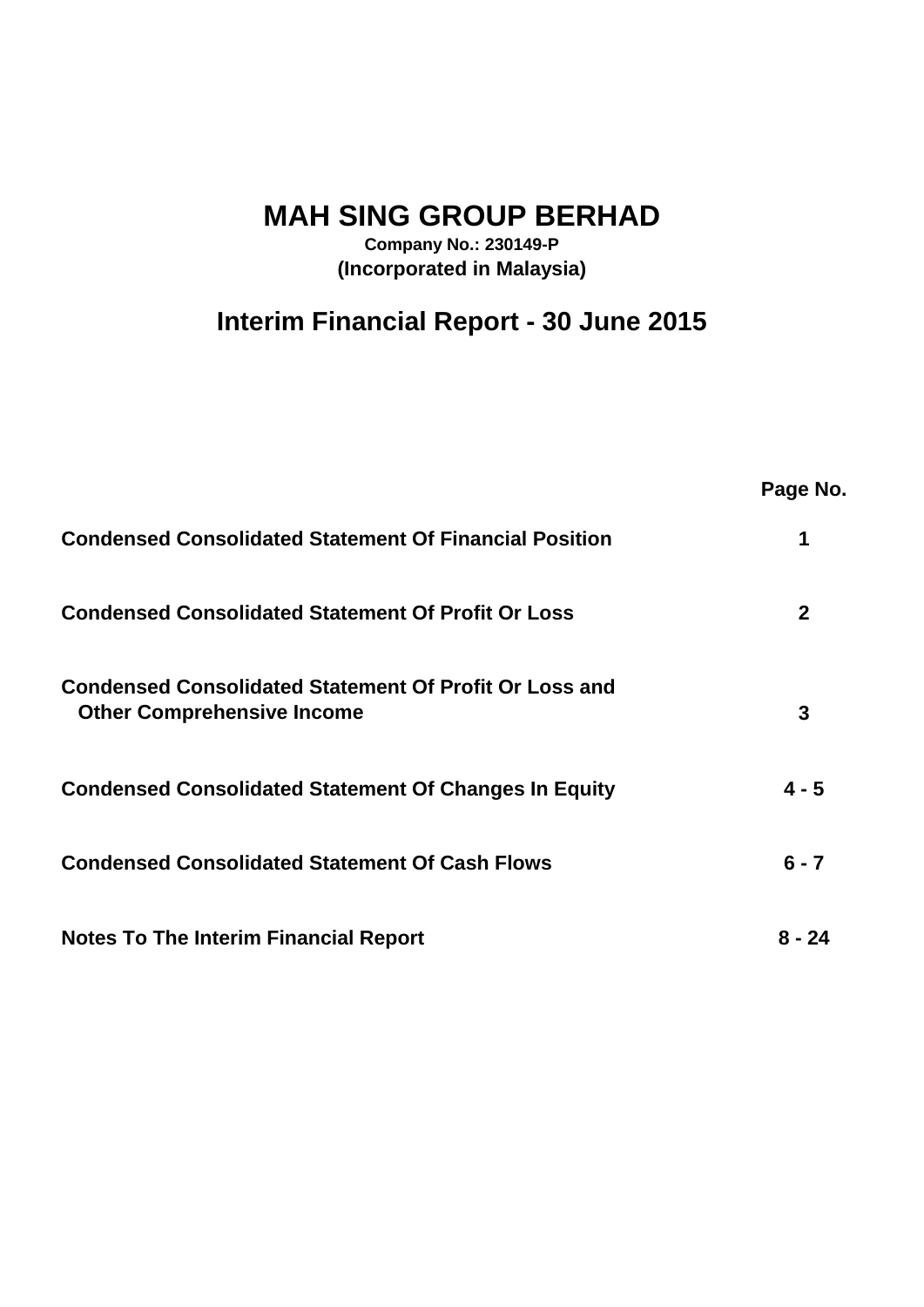# **CONDENSED CONSOLIDATED STATEMENT OF FINANCIAL POSITION**

**As at 30 June 2015**

*(The figures have not been audited)* (Restated) (Restated)

| (The ligures have not been addited)                         |               | Inesidieal    | Inesidied)    |
|-------------------------------------------------------------|---------------|---------------|---------------|
|                                                             | <b>AS AT</b>  | AS AT         | AS AT         |
|                                                             | 30/06/2015    | 31/12/2014    | 01/01/2014    |
|                                                             | <b>RM'000</b> | <b>RM'000</b> | <b>RM'000</b> |
| <b>ASSETS</b>                                               |               |               |               |
| <b>Non-Current Assets</b>                                   |               |               |               |
| Property, plant and equipment                               | 113,689       | 115,272       | 114,146       |
| Prepaid lease payments                                      | 6,733         | 6,937         | 7,173         |
| Investment properties                                       | 131,507       | 116,123       | 86,194        |
| Land held for property development                          | 991,756       | 927,450       | 543,794       |
| Intangible assets                                           | 6,415         | 7,353         | 11,499        |
| Deferred tax assets                                         | 77,606        | 68,581        | 75,113        |
|                                                             | 1,327,706     | 1,241,716     | 837,919       |
| <b>Current Assets</b>                                       |               |               |               |
| Property development costs                                  | 2,689,577     | 2,466,058     | 2,262,495     |
| Inventories                                                 | 142,595       | 158,923       | 76,097        |
| Trade and other receivables                                 | 973,529       | 818,338       | 581,748       |
| <b>Current tax assets</b>                                   | 9,398         | 2,139         | 6,545         |
| Deposits, cash and bank balances                            | 1,543,672     | 639,176       | 822,290       |
|                                                             | 5,358,771     | 4,084,634     | 3,749,175     |
| <b>TOTAL ASSETS</b>                                         | 6,686,477     | 5,326,350     | 4,587,094     |
|                                                             |               |               |               |
| <b>EQUITY AND LIABILITIES</b>                               |               |               |               |
| <b>Equity Attributable to Equity Holders of the Company</b> |               |               |               |
| Share capital                                               | 1,204,708     | 738,055       | 706,807       |
| Share premium                                               | 541,432       | 394,557       | 331,716       |
| Other reserves                                              | 86,157        | 65,700        | 79,743        |
| Retained earnings                                           | 1,123,293     | 1,090,521     | 836,983       |
|                                                             | 2,955,590     | 2,288,833     | 1,955,249     |
| <b>Perpetual Sukuk</b>                                      | 540,000       |               |               |
| <b>Non-Controlling Interests</b>                            | 8,181         | 9,682         | 10,987        |
| <b>Total Equity</b>                                         | 3,503,771     | 2,298,515     | 1,966,236     |
|                                                             |               |               |               |
| <b>Non-Current Liabilities</b>                              |               |               |               |
| Redeemable convertible secured bonds                        | 287,478       | 292,211       | 283,720       |
| Term loans                                                  | 1,102,732     | 1,089,815     | 756,470       |
| Long term and deferred payables                             | 31,430        | 31,407        | 84,729        |
| Deferred tax liabilities                                    | 15,456        | 16,297        | 19,546        |
|                                                             | 1,437,096     | 1,429,730     | 1,144,465     |
| <b>Current Liabilities</b>                                  |               |               |               |
| Trade and other payables                                    | 1,409,942     | 1,508,465     | 1,370,262     |
| Term loans                                                  | 128,676       | 63,774        | 74,922        |
| Short term borrowings                                       | 4,432         | 5,577         | 8,988         |
| <b>Bank overdrafts</b>                                      | 545           |               | 340           |
| <b>Current tax liabilities</b>                              | 45,403        | 20,289        | 21,881        |
| Dividend payable                                            | 156,612       |               |               |
|                                                             | 1,745,610     | 1,598,105     | 1,476,393     |
|                                                             |               |               |               |
| <b>Total Liabilities</b>                                    | 3,182,706     | 3,027,835     | 2,620,858     |
| <b>TOTAL EQUITY AND LIABILITIES</b>                         | 6,686,477     | 5,326,350     | 4,587,094     |
|                                                             |               |               |               |
| Net assets per share attributable to equity                 |               |               |               |
| holders of the Company (RM)                                 | 1.23          | 1.55          | 1.38          |
|                                                             |               |               |               |

The Condensed Consolidated Statement of Financial Position should be read in conjunction with the audited financial statements for the financial year ended 31 December 2014 and the accompanying explanatory notes attached to the interim financial report.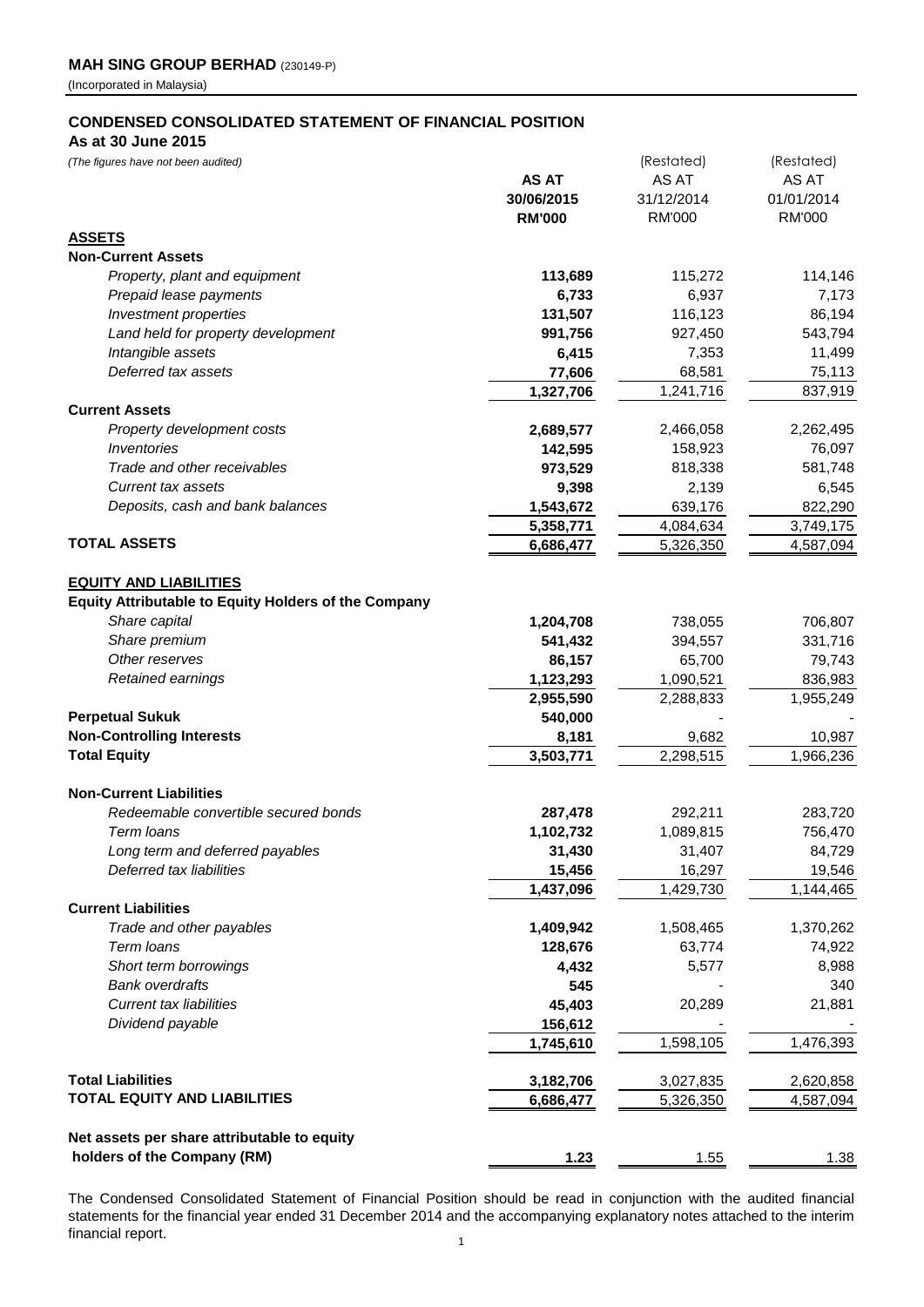# **CONDENSED CONSOLIDATED STATEMENT OF PROFIT OR LOSS**

**For the financial period ended 30 June 2015**

*(The figures have not been audited)*

|                                |               | 3 months ended |               | <b>Period ended</b> |
|--------------------------------|---------------|----------------|---------------|---------------------|
|                                |               | (Restated)     |               | (Restated)          |
|                                | 30/06/2015    | 30/06/2014     | 30/06/2015    | 30/06/2014          |
|                                | <b>RM'000</b> | <b>RM'000</b>  | <b>RM'000</b> | <b>RM'000</b>       |
| Revenue                        | 780,484       | 705,019        | 1,564,627     | 1,347,218           |
| Cost of sales                  | (584, 163)    | (524, 205)     | (1, 154, 012) | (1,000,577)         |
| Gross profit                   | 196,321       | 180,814        | 410,615       | 346,641             |
| Other income                   | 10,790        | 1,301          | 13,823        | 6,080               |
| Selling and marketing expenses | (34, 889)     | (28, 672)      | (72, 961)     | (51, 667)           |
| Administrative expenses        | (55, 844)     | (38, 551)      | (105, 058)    | (74, 940)           |
| Interest income                | 2,787         | 1,057          | 4,807         | 2,048               |
| Finance costs                  | (1,985)       | (1,026)        | (3,600)       | (1,863)             |
| Profit before tax              | 117,180       | 114,923        | 247,626       | 226,299             |
| Income tax expense             | (27, 209)     | (27, 937)      | (59, 766)     | (55, 659)           |
| Profit for the period          | 89,971        | 86,986         | 187,860       | 170,640             |
|                                |               |                |               |                     |
| Profit attributable to:        |               |                |               |                     |
| Equity holders of the Company  | 90,491        | 87,069         | 189,384       | 170,849             |
| Non-controlling interests      | (520)         | (83)           | (1, 524)      | (209)               |
|                                | 89,971        | 86,986         | 187,860       | 170,640             |
|                                |               |                |               |                     |

Earnings per share attributable to equity holders of the Company:

| - Basic (sen)   | Note B <sub>13</sub> | 3.77 | 4.53 | 8.34 | 8.92 |
|-----------------|----------------------|------|------|------|------|
|                 |                      |      |      |      |      |
| - Diluted (sen) | Note B <sub>13</sub> | 3.51 | 4.33 | 7.84 | 8.52 |

The Condensed Consolidated Statement of Profit or Loss should be read in conjunction with the audited financial statements for the financial year ended 31 December 2014 and the accompanying explanatory notes attached to the interim financial report.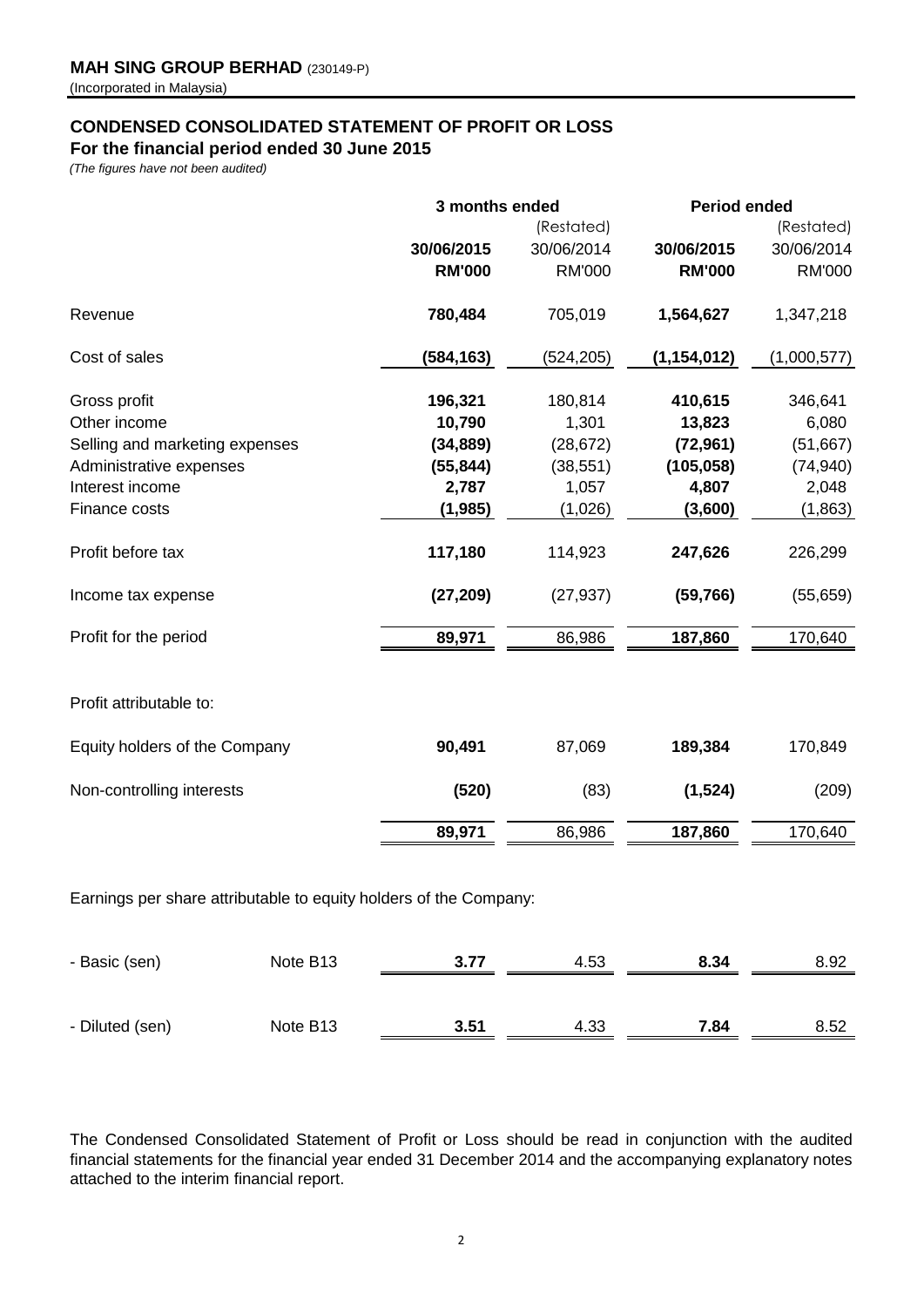# **CONDENSED CONSOLIDATED STATEMENT OF PROFIT OR LOSS AND OTHER COMPREHENSIVE INCOME For the financial period ended 30 June 2015**

*(The figures have not been audited)*

|                                                                  | 3 months ended |               | <b>Period ended</b> |               |  |
|------------------------------------------------------------------|----------------|---------------|---------------------|---------------|--|
|                                                                  |                | (Restated)    |                     | (Restated)    |  |
|                                                                  | 30/06/2015     | 30/06/2014    | 30/06/2015          | 30/06/2014    |  |
|                                                                  | <b>RM'000</b>  | <b>RM'000</b> | <b>RM'000</b>       | <b>RM'000</b> |  |
| Profit for the period                                            | 89,971         | 86,986        | 187,860             | 170,640       |  |
| Other comprehensive income                                       |                |               |                     |               |  |
| Item that may be reclassified subsequently<br>to profit or loss: |                |               |                     |               |  |
| Foreign currency translation difference                          |                |               |                     |               |  |
| for foreign operations                                           | (66)           | (1,733)       | 113                 | (388)         |  |
| Other comprehensive income for the period                        | (66)           | (1,733)       | 113                 | (388)         |  |
| Total comprehensive income for the period                        | 89,905         | 85,253        | 187,973             | 170,252       |  |
|                                                                  |                |               |                     |               |  |
| Total comprehensive income attributable to:                      |                |               |                     |               |  |
| Equity holders of the Company                                    | 90,433         | 85,934        | 189,474             | 170,550       |  |
| Non-controlling interests                                        | (528)          | (681)         | (1,501)             | (298)         |  |
|                                                                  | 89,905         | 85,253        | 187,973             | 170,252       |  |

The Condensed Consolidated Statement of Profit or Loss and Other Comprehensive Income should be read in conjunction with the audited financial statements for the financial year ended 31 December 2014 and the accompanying explanatory notes attached to the interim financial report.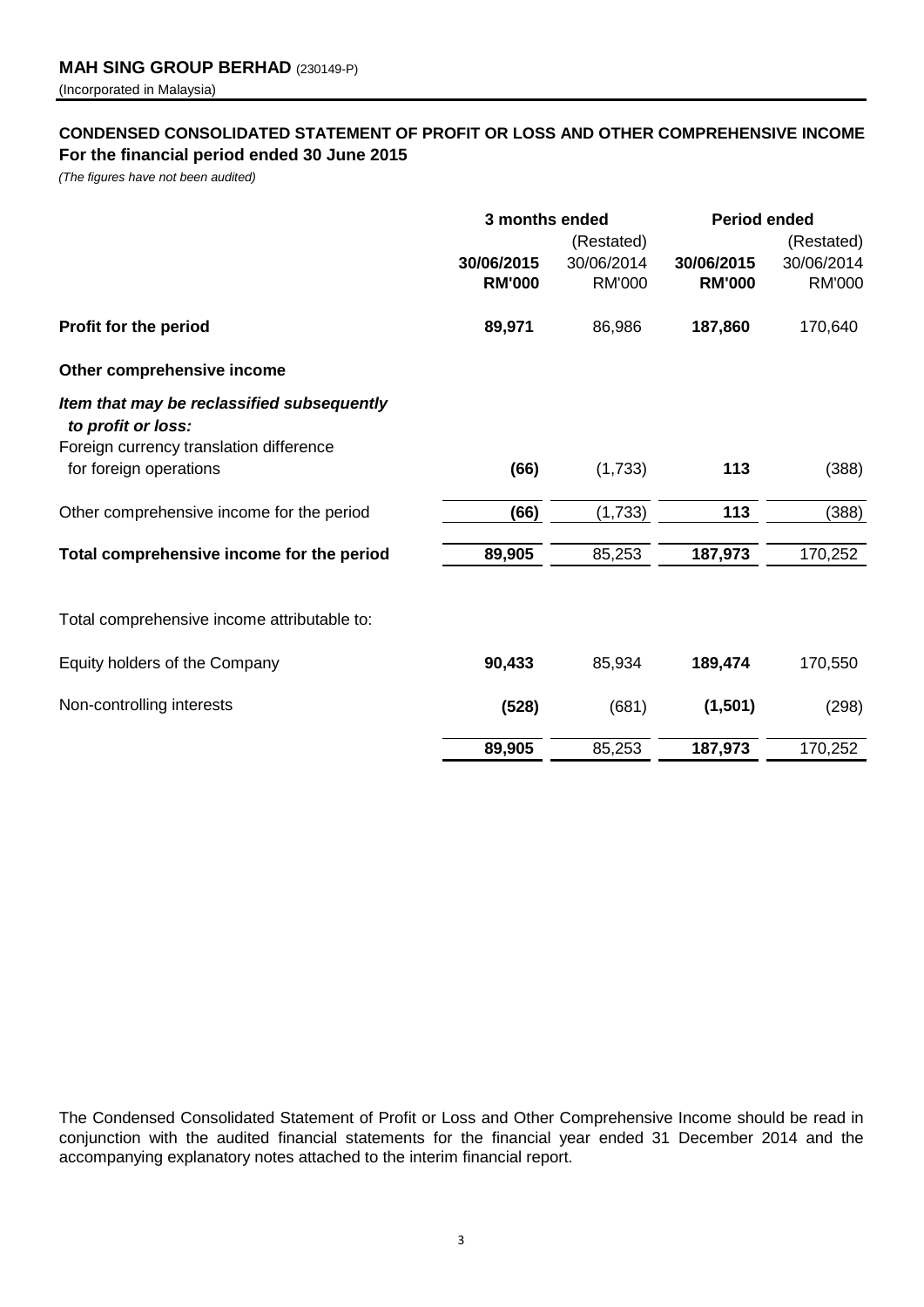# **MAH SING GROUP BERHAD** (230149-P)

(Incorporated in Malaysia)

# **CONDENSED CONSOLIDATED STATEMENT OF CHANGES IN EQUITY**

**For the financial period ended 30 June 2015**

*(The figures have not been audited)*

|                                                                     | Attributable to equity holders of the Company |                                          |                                             |                                                            |                                   |                                              |                        |                           |                                         |                                         |
|---------------------------------------------------------------------|-----------------------------------------------|------------------------------------------|---------------------------------------------|------------------------------------------------------------|-----------------------------------|----------------------------------------------|------------------------|---------------------------|-----------------------------------------|-----------------------------------------|
|                                                                     |                                               |                                          | <b>Non-Distributable</b>                    |                                                            |                                   | <b>Distributable</b>                         |                        |                           |                                         |                                         |
| 6 months ended 30 June 2015                                         | <b>Share</b><br>capital<br><b>RM'000</b>      | <b>Share</b><br>premium<br><b>RM'000</b> | <b>Warrants</b><br>reserve<br><b>RM'000</b> | <b>Exchange</b><br>fluctuation<br>reserve<br><b>RM'000</b> | Other<br>reserve<br><b>RM'000</b> | <b>Retained</b><br>earnings<br><b>RM'000</b> | Total<br><b>RM'000</b> | Perpetual<br><b>Sukuk</b> | Non-<br>controlling<br><i>interests</i> | Total<br><b>Equity</b><br><b>RM'000</b> |
|                                                                     |                                               |                                          |                                             |                                                            |                                   |                                              |                        | <b>RM'000</b>             | <b>RM'000</b>                           |                                         |
| <b>Balance at 1/1/2015</b><br>Amount recognised directly in equity: | 738,055                                       | 394,557                                  | 43,451                                      | 5,120                                                      | 17,129                            | 1,090,521                                    | 2,288,833              |                           | 9,682                                   | 2,298,515                               |
| Profit for the financial period                                     |                                               |                                          |                                             |                                                            |                                   | 189,384                                      | 189,384                |                           | (1,524)                                 | 187,860                                 |
| Other comprehensive income                                          |                                               | $\blacksquare$                           | $\blacksquare$                              | 90                                                         |                                   |                                              | 90                     |                           | 23                                      | 113                                     |
| Total comprehensive income for the period                           | $\blacksquare$                                | ۰.                                       | $\sim$                                      | 90                                                         | ۰.                                | 189,384                                      | 189,474                | $\blacksquare$            | (1, 501)                                | 187,973                                 |
| Dividends for the financial year ended                              |                                               |                                          |                                             |                                                            |                                   |                                              |                        |                           |                                         |                                         |
| 31 December 2014                                                    |                                               |                                          |                                             |                                                            | ۰.                                | (156, 612)                                   | (156, 612)             |                           |                                         | (156, 612)                              |
| Expenses on issuance of ordinary shares                             |                                               | (7, 350)                                 |                                             |                                                            |                                   |                                              | (7, 350)               |                           |                                         | (7, 350)                                |
| Issuance of ordinary shares pursuant to:                            |                                               |                                          |                                             |                                                            |                                   |                                              |                        |                           |                                         |                                         |
| - Warrants exercised                                                | 610                                           | 2,218                                    | (380)                                       |                                                            |                                   |                                              | 2,448                  |                           |                                         | 2,448                                   |
| <b>Rights Issue with warrants</b>                                   | 221,593                                       | 386,457                                  | 21,273                                      |                                                            |                                   | $\sim$                                       | 629,323                |                           |                                         | 629,323                                 |
| <b>Bonus Issue</b>                                                  | 240,064                                       | (240, 064)                               |                                             |                                                            |                                   |                                              |                        |                           |                                         |                                         |
| <b>Bonds conversion</b>                                             | 4,386                                         | 5,614                                    |                                             | ۰.                                                         | (526)                             | ۰                                            | 9,474                  |                           |                                         | 9,474                                   |
| <b>Issuance of Perpetual Sukuk</b>                                  |                                               |                                          |                                             |                                                            |                                   |                                              | $\blacksquare$         | 540,000                   |                                         | 540,000                                 |
| <b>Balance at 30/06/2015</b>                                        | 1,204,708                                     | 541,432                                  | 64,344                                      | 5,210                                                      | 16,603                            | 1,123,293                                    | 2,955,590              | 540,000                   | 8,181                                   | 3,503,771                               |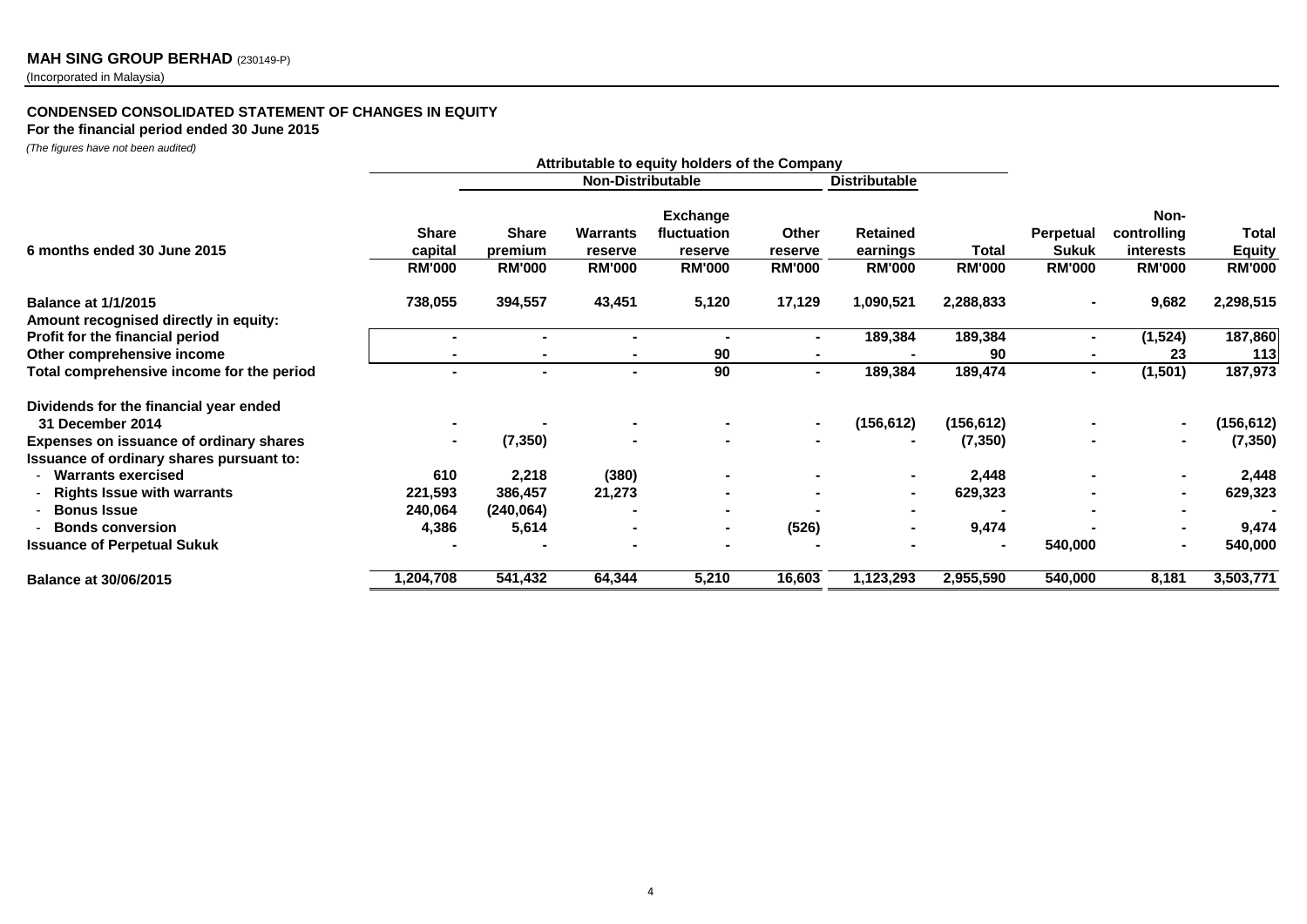# **MAH SING GROUP BERHAD** (230149-P)

(Incorporated in Malaysia)

#### **CONDENSED CONSOLIDATED STATEMENT OF CHANGES IN EQUITY**

#### **For the financial period ended 30 June 2014**

*(The figures have not been audited)*

|                                                                         | Attributable to equity holders of the Company |                          |                                                   |                     |                                    |                          |                      |            |                                  |                 |
|-------------------------------------------------------------------------|-----------------------------------------------|--------------------------|---------------------------------------------------|---------------------|------------------------------------|--------------------------|----------------------|------------|----------------------------------|-----------------|
|                                                                         |                                               |                          |                                                   | Non-Distributable   |                                    |                          | Distributable        |            |                                  |                 |
| 6 months ended 30 June 2014                                             | Share<br>capital                              | Share<br>premium         | Equity-settled<br>employees<br>benefit<br>reserve | Warrants<br>reserve | Exchange<br>fluctuation<br>reserve | Other<br>reserve         | Retained<br>earnings | Total      | Non-<br>controlling<br>interests | Total<br>Equity |
|                                                                         | <b>RM'000</b>                                 | RM'000                   | <b>RM'000</b>                                     | RM'000              | <b>RM'000</b>                      | <b>RM'000</b>            | <b>RM'000</b>        | RM'000     | <b>RM'000</b>                    | <b>RM'000</b>   |
| <b>Balance at 1/1/2014</b>                                              | 706,807                                       | 331,716                  | 11,423                                            | 46,589              | 4,602                              | 17,129                   | 834,026              | 1,952,292  | 10,987                           | 1,963,279       |
| Effect of first-time adoption of MFRS                                   |                                               |                          |                                                   |                     |                                    |                          | 2,957                | 2,957      |                                  | 2,957           |
| Balance at 1/1/2014 (restated)<br>Amount recognised directly in equity: | 706,807                                       | 331,716                  | 11,423                                            | 46,589              | 4,602                              | 17,129                   | 836,983              | 1,955,249  | 10,987                           | 1,966,236       |
| Profit for the financial period                                         |                                               |                          |                                                   |                     |                                    | ٠                        | 170,849              | 170,849    | (209)                            | 170,640         |
| Other comprehensive income                                              |                                               |                          |                                                   |                     | (299)                              |                          |                      | (299)      | (89)                             | (388)           |
| Total comprehensive income for the period                               |                                               |                          |                                                   |                     | (299)                              | $\overline{\phantom{0}}$ | 170,849              | 170,550    | (298)                            | 170,252         |
| Dividends for the financial year ended                                  |                                               |                          |                                                   |                     |                                    |                          |                      |            |                                  |                 |
| 31 December 2013                                                        |                                               |                          |                                                   |                     |                                    |                          | (115, 843)           | (115, 843) |                                  | (115, 843)      |
| Issuance of ordinary shares pursuant to:                                |                                               |                          |                                                   |                     |                                    |                          |                      |            |                                  |                 |
| <b>ESOS</b> exercised                                                   | 17,207                                        | 28,794                   | (9,221)                                           |                     |                                    |                          | 9,221                | 46,001     |                                  | 46,001          |
| - Warrants exercised                                                    | 2                                             |                          |                                                   | (1)                 |                                    |                          |                      |            |                                  |                 |
| ESOS lapsed during the period                                           |                                               |                          | (364)                                             |                     |                                    | $\overline{\phantom{a}}$ | 364                  |            |                                  |                 |
| Recognition of share-based payment                                      |                                               | $\overline{\phantom{a}}$ | 3,676                                             |                     |                                    |                          |                      | 3,676      |                                  | 3,676           |
| Balance at 30/06/2014 (restated)                                        | 724,016                                       | 360,517                  | 5,514                                             | 46,588              | 4,303                              | 17,129                   | 901,574              | 2,059,641  | 10,689                           | 2,070,330       |

The Condensed Consolidated Statement of Changes in Equity should be read in conjunction with the audited financial statements for the financial year ended 31 December 2014 and the accompanying explanatory notes attached to the interim financial report.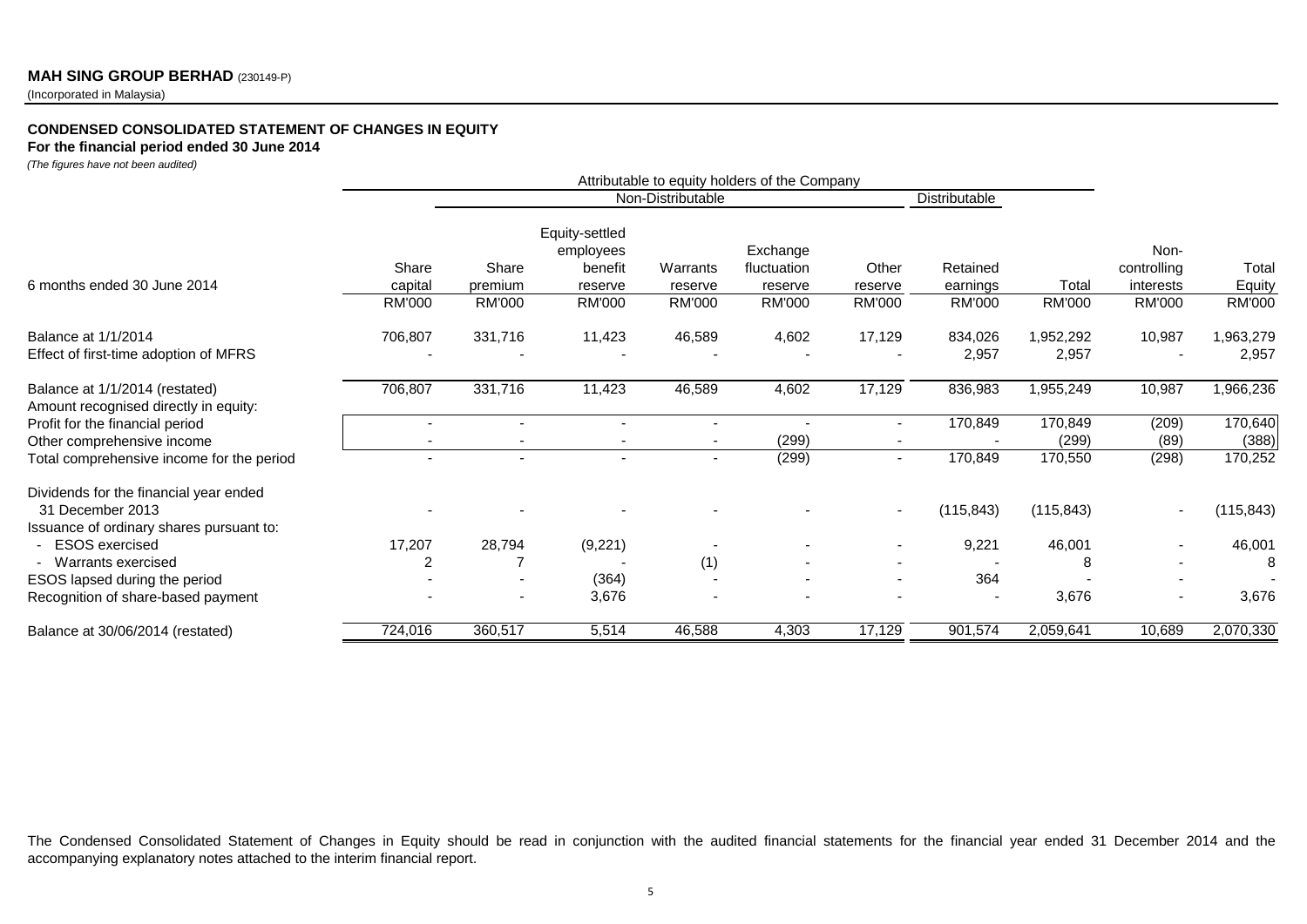# **CONDENSED CONSOLIDATED STATEMENT OF CASH FLOWS**

**For the financial period ended 30 June 2015**

*(The figures have not been audited)*

|                                                                |               | (Restated)    |
|----------------------------------------------------------------|---------------|---------------|
|                                                                | 6 months      | 6 months      |
|                                                                | ended         | ended         |
|                                                                | 30/06/2015    | 30/06/2014    |
|                                                                | <b>RM'000</b> | <b>RM'000</b> |
| <b>Operating Activities</b>                                    |               |               |
| Profit before tax                                              | 247,626       | 226,299       |
| Adjustments for:                                               |               |               |
| Non-cash items                                                 | 22,782        | 11,242        |
| Non-operating items                                            | 10,418        | 12,359        |
| Operating profit before changes in working capital             | 280,826       | 249,900       |
| Net change in property development costs                       | (216, 787)    | (72, 266)     |
| Net change in inventories                                      | 16,841        | 8,043         |
| Net change in receivables                                      | (160, 623)    | (24, 398)     |
| Net change in payables                                         | (68, 694)     | (28, 868)     |
| Cash (used in) / generated from operations                     | (148, 437)    | 132,411       |
| Interest received                                              | 15,739        | 7,887         |
|                                                                | (31, 930)     | (19,800)      |
| Interest paid<br>Net tax paid                                  | (51, 817)     | (40, 651)     |
| Net cash (used in) / generated from operating activities       | (216, 445)    | 79,847        |
|                                                                |               |               |
| <b>Investing Activities</b>                                    |               |               |
| Additions to property, plant and equipment                     | (6,909)       | (11, 290)     |
| Additions to investment properties                             | (15, 384)     | (14, 452)     |
| Additions to land held for property development                | (64, 305)     | (29, 158)     |
| Acquisition of land                                            | (27, 779)     | (188, 796)    |
| Proceeds from disposal of property, plant and equipment        | 81            | 17            |
| Net cash used in investing activities                          | (114, 296)    | (243, 679)    |
|                                                                |               |               |
| <b>Financing Activities</b>                                    |               |               |
| <b>Issuance of Perpetual Sukuk</b>                             | 540,000       |               |
| Net proceeds from borrowings                                   | 75,494        | 16,052        |
| Net placement of deposits with licensed banks pledged as       |               |               |
| collateral/Escrow Account/Trustees' Reimbursement Account      | (16, 533)     | (4,682)       |
| Payment for corporate exercise expenses                        | (7, 350)      |               |
| Payment of bonds coupon                                        | (5,267)       | (5,267)       |
| Proceeds from ESOS exercised                                   |               | 46,001        |
| Proceeds from Rights Issue                                     | 629,323       |               |
| Proceeds from warrants exercised                               | 2,448         | 7             |
| Net cash generated from financing activities                   | 1,218,115     | 52,111        |
|                                                                |               |               |
| Net changes in cash and cash equivalents                       | 887,374       | (111, 721)    |
| Effect of exchange rate changes                                | 44            | 23            |
| Cash and cash equivalents at beginning of the financial period | 613,830       | 808,321       |
| Cash and cash equivalents at end of the financial period       | 1,501,248     | 696,623       |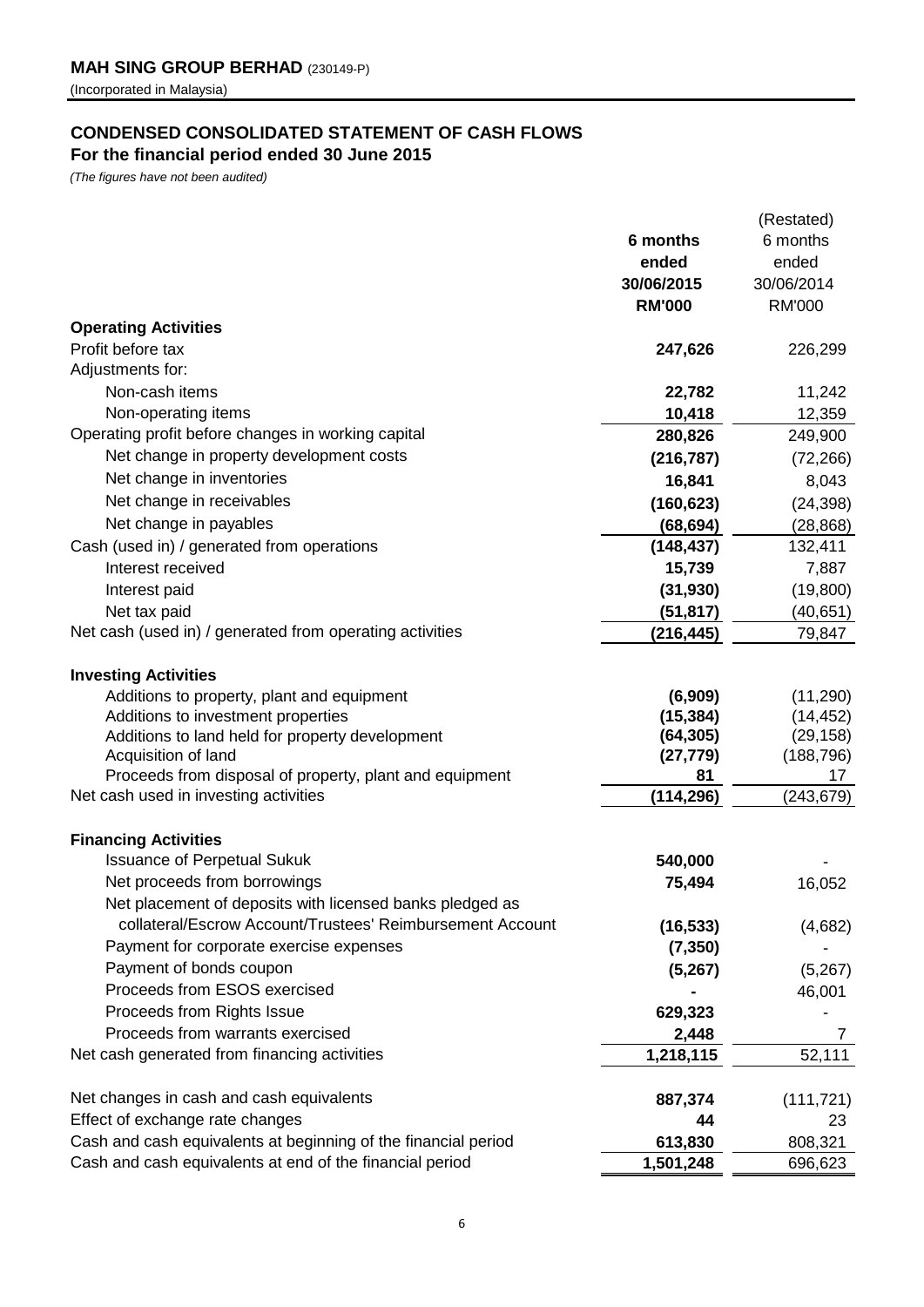# **CONDENSED CONSOLIDATED STATEMENT OF CASH FLOWS For the financial period ended 30 June 2015 (cont'd)**

*(The figures have not been audited)*

Cash and cash equivalents at the end of the financial period comprise the followings:

|                                       |               | (Restated)    |
|---------------------------------------|---------------|---------------|
|                                       | 6 months      | 6 months      |
|                                       | ended         | ended         |
|                                       | 30/06/2015    | 30/06/2014    |
|                                       | <b>RM'000</b> | <b>RM'000</b> |
| Deposits with licensed banks          | 107,140       | 68,604        |
| Investments in short term funds       | 930,172       | 272,714       |
| Cash and bank balances                | 506,360       | 374,075       |
| <b>Bank overdrafts</b>                | (545)         | (459)         |
|                                       | 1,543,127     | 714,934       |
| Less: Deposits pledged as collateral  | (38, 502)     | (16, 971)     |
| Less: Deposits in Escrow Account      | (3, 347)      | (1, 340)      |
| Less: Trustees' Reimbursement Account | (30)          |               |
|                                       | 1,501,248     | 696,623       |
|                                       |               |               |

The Condensed Consolidated Statement of Cash Flows should be read in conjunction with the audited financial statements for the financial year ended 31 December 2014 and the accompanying explanatory notes attached to the interim financial report.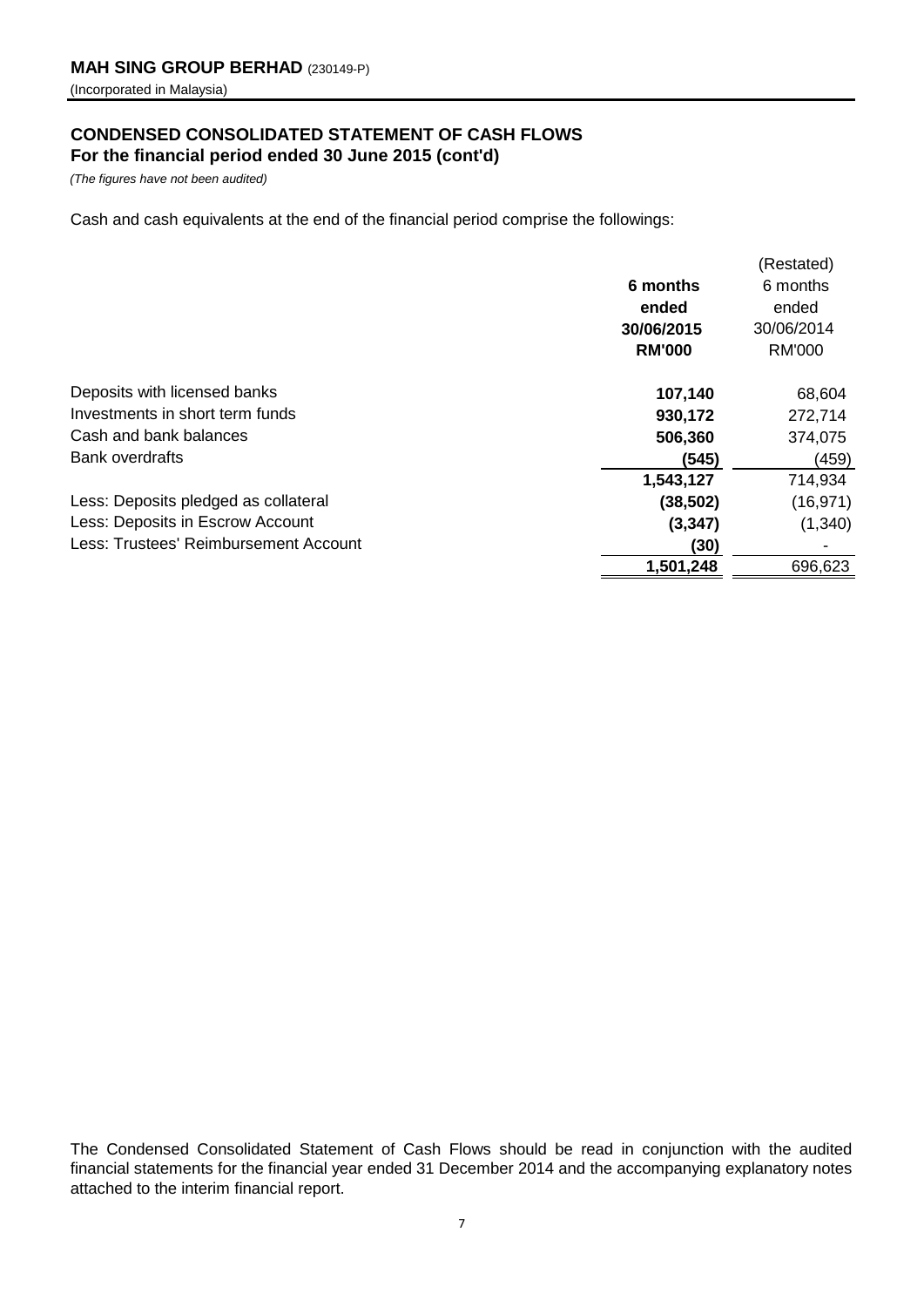# **A Explanatory notes**

# **A1 Basis of preparation**

The interim financial report has been prepared in accordance with Malaysian Financial Reporting Standards No. 134 : *Interim Financial Reporting* and with IAS14 *Interim Financial Reporting* and applicable disclosure provisions of the Listing Requirements of Bursa Malaysia Securities Berhad ("Bursa Securities").

The interim financial report should be read in conjunction with the Group's audited financial statements for the financial year ended 31 December 2014. The consolidated financial statements of the Group as at and for the year ended 31 December 2014 were prepared under Financial Reporting Standards ("FRSs"). The explanatory notes attached to the interim financial report provide an explanation of events and transactions that are significant to an understanding of the changes in the financial position and performance of the Group since the financial year ended 31 December 2014.

# **Malaysian Financial Reporting Standard ("MFRS Framework")**

On 19 November 2011, the Malaysian Accounting Standards Board ("MASB") issued a new MASB approved accounting framework, the Malaysian Financial Reporting Standards Framework ("MFRS Framework"), a fully-IFRS compliant framework. Entities other than private entities should apply the MFRS Framework for annual periods beginning on or after 1 January 2012, with the exception of Transitioning Entities.

Transitioning Entities, being entities within the scope of MFRS 141 *Agriculture* and/or IC Interpretation 15: *Agreements for the Construction of Real Estate* , including its parents, significant investors and venturers were allowed to defer the adoption of the MFRS Framework until such time as mandated by the MASB. On 2 September 2014, with the issuance of MFRS 15 *Revenue from Contracts with Customers* and Amendments to MFRS 116 and MFRS 141 *Agriculture: Bearer Plants* , the MASB announced that Transitioning Entities which have chosen to continue with the FRS Framework is now required to adopt the MFRS Framework latest by 1 January 2017.

The Group has, however, elected to early adopt the MFRS framework which is originally effective for annual periods beginning on or after 1 January 2017.

This is the Group's condensed consolidated interim financial report for the period covered by the Group's first MFRS framework and MFRS 1 *First-time Adoption of Malaysian Financial Reporting Standards* has been applied. Comparative figures, where applicable, have been restated as result of transition to MFRS framework.

Except as described below, the accounting policies applied by the Group in this condensed interim financial report are the same as those applied by the Group in its consolidated annual financial statements as at and for the year ended 31 December 2014.

# MFRS 15 -

Adoption of this MFRS requires the Group to recognise revenue to depict the transfer of promised goods or services to customers in an amount that reflects the consideration to which the entity expects to be entitled in exchange for those goods or services. The Group recognises revenue from property development over time if it has an enforceable right to payment for performance completed to date.

Incremental costs of obtaining a contract with a customer are recognised as assets if the entity expects to recover those costs. The incremental costs of obtaining a contract are those costs that an entity incurs to obtain a contract with a customer that it would not have incurred if the contract had not been obtained. Costs to obtain a contract that would have been incurred regardless of whether the contract was obtained shall be recognised as an expense when incurred, unless those costs are explicitly chargeable to the customer regardless of whether the contract is obtained. The Group has, upon adoption, recognised the incremental costs of obtaining a contract with a customer which are expected to be recovered as an asset.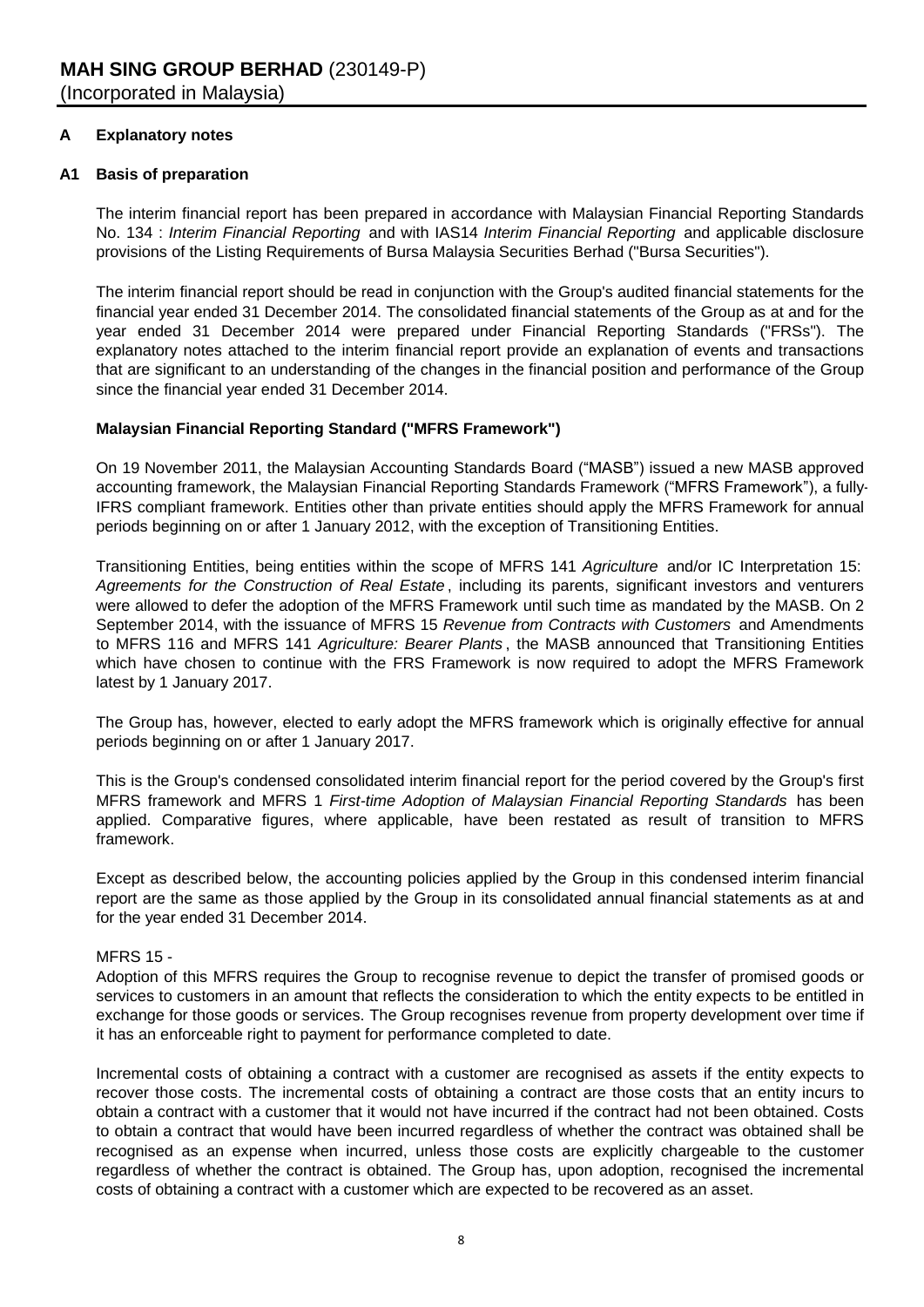# **MAH SING GROUP BERHAD** (230149-P) (Incorporated in Malaysia)

# **A1 Basis of preparation (continued)**

# **Malaysian Financial Reporting Standards ("MFRS Framework") (continued)**

The financial impacts to the condensed interim financial report of the Group arising from the adoption of MFRS Framework are disclosed in the following tables.

# **Reconciliation of statement of financial position**

|                                    | <b>Effect of</b>        |                              |                          |                         |                              |                          |
|------------------------------------|-------------------------|------------------------------|--------------------------|-------------------------|------------------------------|--------------------------|
|                                    | <b>Audited</b><br>As at | transition to<br><b>MFRS</b> | <b>Restated</b><br>As at | <b>Audited</b><br>As at | transition to<br><b>MFRS</b> | <b>Restated</b><br>As at |
|                                    | 31/12/2014              | <b>Framework</b>             | 31/12/2014               | 01/01/2014              | <b>MFRSs</b>                 | 01/01/2014               |
|                                    | <b>RM'000</b>           | <b>RM'000</b>                | <b>RM'000</b>            | <b>RM'000</b>           | <b>RM'000</b>                | <b>RM'000</b>            |
| <b>ASSETS</b>                      |                         |                              |                          |                         |                              |                          |
| <b>Non-Current Assets</b>          |                         |                              |                          |                         |                              |                          |
| Property, plant and equipment      | 115,272                 |                              | 115,272                  | 114,146                 |                              | 114,146                  |
| Prepaid lease payments             | 6,937                   |                              | 6,937                    | 7,173                   |                              | 7,173                    |
| Investment properties              | 116,123                 |                              | 116,123                  | 86,194                  |                              | 86,194                   |
| Land held for property development | 927,450                 |                              | 927,450                  | 543,794                 |                              | 543,794                  |
| Intangible assets                  | 7,353                   |                              | 7,353                    | 11,499                  |                              | 11,499                   |
| Deferred tax assets                | 68,562                  | 19                           | 68,581                   | 75,496                  | (383)                        | 75,113                   |
|                                    | 1,241,697               | 19                           | 1,241,716                | 838,302                 | (383)                        | 837,919                  |
| <b>Current Assets</b>              |                         |                              |                          |                         |                              |                          |
| Property development costs         | 2,449,882               | 16,176                       | 2,466,058                | 2,258,641               | 3,854                        | 2,262,495                |
| Inventories                        | 154,754                 | 4,169                        | 158,923                  | 76,225                  | (128)                        | 76,097                   |
| Trade and other receivables        | 818,338                 |                              | 818,338                  | 581,748                 |                              | 581,748                  |
| Current tax assets                 | 2,139                   |                              | 2,139                    | 6,545                   |                              | 6,545                    |
| Deposits, cash and bank balances   | 639,176                 |                              | 639,176                  | 822,290                 |                              | 822,290                  |
|                                    | 4,064,289               | 20,345                       | 4,084,634                | 3,745,449               | 3,726                        | 3,749,175                |
| <b>TOTAL ASSETS</b>                | 5,305,986               | 20,364                       | 5,326,350                | 4,583,751               | 3,343                        | 4,587,094                |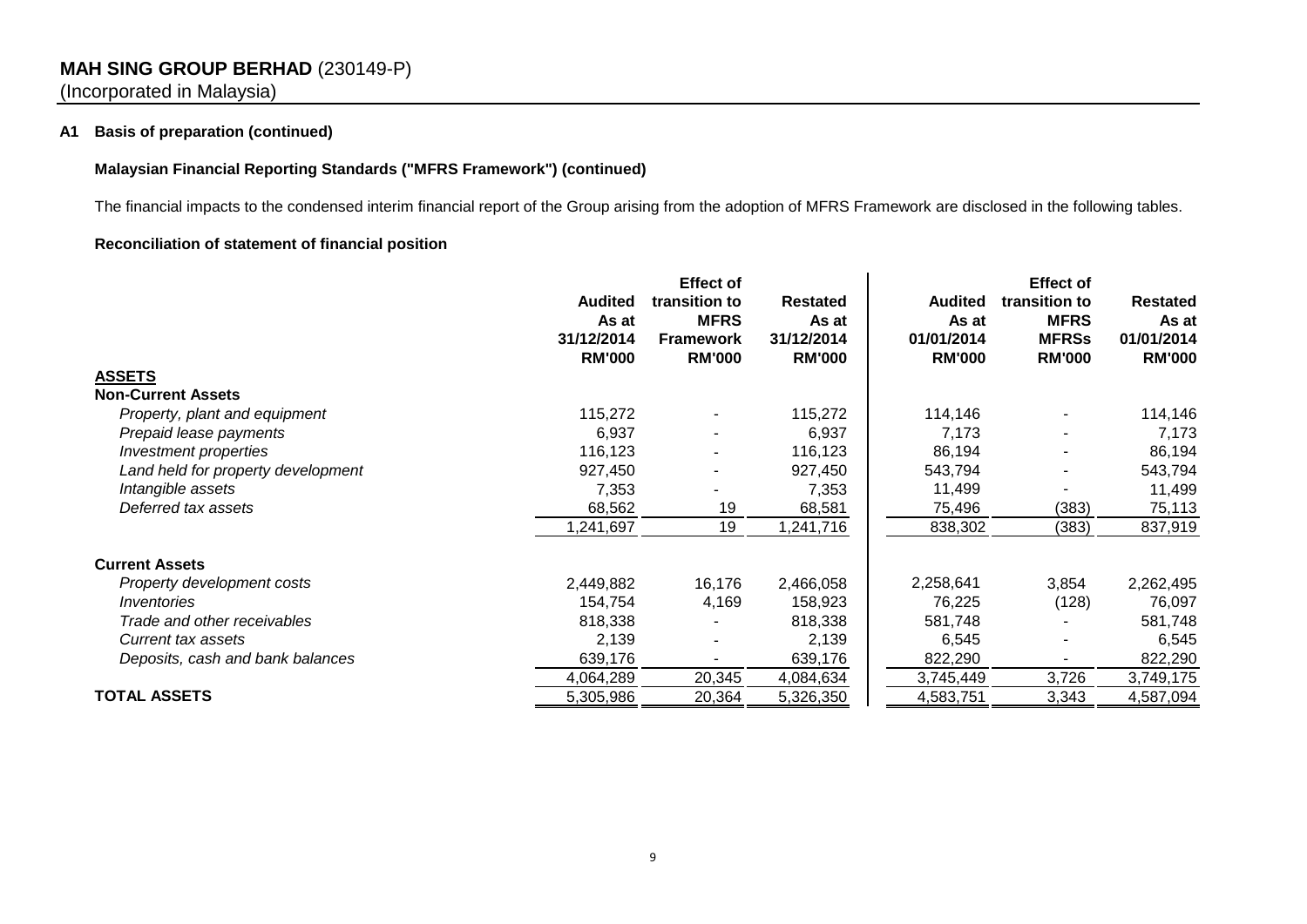# **MAH SING GROUP BERHAD** (230149-P)

(Incorporated in Malaysia)

# **A1 Basis of preparation (continued)**

**Malaysian Financial Reporting Standards ("MFRS Framework") (continued)**

**Reconciliation of statement of financial position (continued)**

|                                                             | <b>Audited</b><br>As at<br>31/12/2014<br><b>RM'000</b> | <b>Effect of</b><br>transition to<br><b>MFRS</b><br><b>Framework</b><br><b>RM'000</b> | <b>Restated</b><br>As at<br>31/12/2014<br><b>RM'000</b> | <b>Audited</b><br>As at<br>01/01/2014<br><b>RM'000</b> | <b>Effect of</b><br>transition to<br><b>MFRS</b><br><b>MFRSs</b><br><b>RM'000</b> | <b>Restated</b><br>As at<br>01/01/2014<br><b>RM'000</b> |
|-------------------------------------------------------------|--------------------------------------------------------|---------------------------------------------------------------------------------------|---------------------------------------------------------|--------------------------------------------------------|-----------------------------------------------------------------------------------|---------------------------------------------------------|
| <b>EQUITY AND LIABILITIES</b>                               |                                                        |                                                                                       |                                                         |                                                        |                                                                                   |                                                         |
| <b>Equity Attributable to Equity Holders of the Company</b> |                                                        |                                                                                       |                                                         |                                                        |                                                                                   |                                                         |
| Share capital                                               | 738,055                                                |                                                                                       | 738,055                                                 | 706,807                                                |                                                                                   | 706,807                                                 |
| Share premium                                               | 394,557                                                |                                                                                       | 394,557                                                 | 331,716                                                |                                                                                   | 331,716                                                 |
| Other reserves                                              | 65,700                                                 |                                                                                       | 65,700                                                  | 79,743                                                 |                                                                                   | 79,743                                                  |
| Retained earnings                                           | 1,070,317                                              | 20,204                                                                                | 1,090,521                                               | 834,026                                                | 2,957                                                                             | 836,983                                                 |
|                                                             | 2,268,629                                              | 20,204                                                                                | 2,288,833                                               | 1,952,292                                              | 2,957                                                                             | 1,955,249                                               |
| <b>Non-Controlling Interests</b>                            | 9,682                                                  |                                                                                       | 9,682                                                   | 10,987                                                 |                                                                                   | 10,987                                                  |
| <b>Total Equity</b>                                         | 2,278,311                                              | 20,204                                                                                | 2,298,515                                               | 1,963,279                                              | 2,957                                                                             | 1,966,236                                               |
| <b>Non-Current Liabilities</b>                              |                                                        |                                                                                       |                                                         |                                                        |                                                                                   |                                                         |
| Redeemable convertible secured bonds                        | 292,211                                                |                                                                                       | 292,211                                                 | 283,720                                                |                                                                                   | 283,720                                                 |
| Term loans                                                  | 1,089,815                                              |                                                                                       | 1,089,815                                               | 756,470                                                |                                                                                   | 756,470                                                 |
| Long term and deferred payables                             | 31,407                                                 |                                                                                       | 31,407                                                  | 84,729                                                 |                                                                                   | 84,729                                                  |
| Deferred tax liabilities                                    | 16,137                                                 | 160                                                                                   | 16,297                                                  | 19,160                                                 | 386                                                                               | 19,546                                                  |
|                                                             | 1,429,570                                              | 160                                                                                   | 1,429,730                                               | 1,144,079                                              | 386                                                                               | 1,144,465                                               |
| <b>Current Liabilities</b>                                  |                                                        |                                                                                       |                                                         |                                                        |                                                                                   |                                                         |
| Trade and other payables                                    | 1,508,465                                              |                                                                                       | 1,508,465                                               | 1,370,262                                              |                                                                                   | 1,370,262                                               |
| Term loans                                                  | 63,774                                                 |                                                                                       | 63,774                                                  | 74,922                                                 |                                                                                   | 74,922                                                  |
| Short term borrowings                                       | 5,577                                                  |                                                                                       | 5,577                                                   | 8,988                                                  |                                                                                   | 8,988                                                   |
| <b>Bank overdrafts</b>                                      |                                                        |                                                                                       |                                                         | 340                                                    |                                                                                   | 340                                                     |
| <b>Current tax liabilities</b>                              | 20,289                                                 |                                                                                       | 20,289                                                  | 21,881                                                 |                                                                                   | 21,881                                                  |
|                                                             | 1,598,105                                              | $\sim$                                                                                | 1,598,105                                               | 1,476,393                                              | $\overline{a}$                                                                    | 1,476,393                                               |
| <b>Total Liabilities</b>                                    | 3,027,675                                              | 160                                                                                   | 3,027,835                                               | 2,620,472                                              | 386                                                                               | 2,620,858                                               |
| <b>TOTAL EQUITY AND LIABILITIES</b>                         | 5,305,986                                              | 20,364                                                                                | 5,326,350                                               | 4,583,751                                              | 3,343                                                                             | 4,587,094                                               |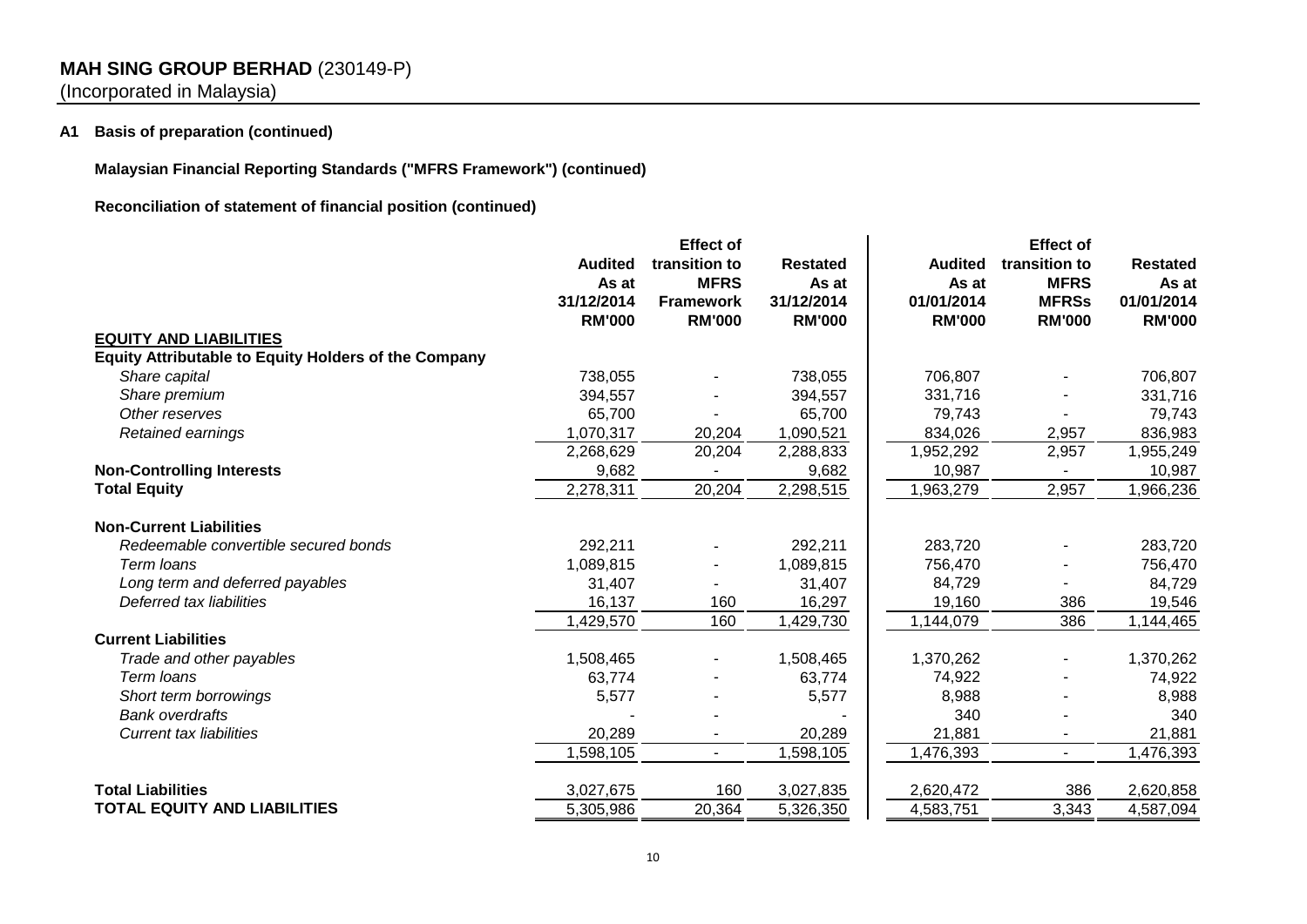# **MAH SING GROUP BERHAD** (230149-P)

(Incorporated in Malaysia)

# **A1 Basis of preparation (continued)**

**Malaysian Financial Reporting Standards ("MFRS Framework") (continued)**

# **Reconciliation of statement of profit or loss**

|                                                                                                                               | 3 months ended 30/06/2014                                      |                                                                                       |                                                                | 6 months ended 30/06/2014<br><b>Effect of</b>                  |                                                                   |                                                                 |  |
|-------------------------------------------------------------------------------------------------------------------------------|----------------------------------------------------------------|---------------------------------------------------------------------------------------|----------------------------------------------------------------|----------------------------------------------------------------|-------------------------------------------------------------------|-----------------------------------------------------------------|--|
|                                                                                                                               | As<br>previously<br>reported<br><b>RM'000</b>                  | <b>Effect of</b><br>transition to<br><b>MFRS</b><br><b>Framework</b><br><b>RM'000</b> | <b>Restated</b><br><b>RM'000</b>                               | As<br>previously<br>reported<br><b>RM'000</b>                  | transition to<br><b>MFRS</b><br><b>Framework</b><br><b>RM'000</b> | <b>Restated</b><br><b>RM'000</b>                                |  |
| Revenue                                                                                                                       | 705,019                                                        |                                                                                       | 705,019                                                        | 1,347,218                                                      |                                                                   | 1,347,218                                                       |  |
| Cost of sales                                                                                                                 | (515, 952)                                                     | (8, 253)                                                                              | (524, 205)                                                     | (983, 773)                                                     | (16, 804)                                                         | (1,000,577)                                                     |  |
| Gross profit<br>Other income<br>Selling and marketing expenses<br>Administrative expenses<br>Interest income<br>Finance costs | 189,067<br>1,301<br>(38, 373)<br>(38, 551)<br>1,057<br>(1,026) | (8, 253)<br>9,701<br>$\overline{\phantom{a}}$                                         | 180,814<br>1,301<br>(28, 672)<br>(38, 551)<br>1,057<br>(1,026) | 363,445<br>6,080<br>(69, 738)<br>(74, 940)<br>2,048<br>(1,863) | (16, 804)<br>18,071                                               | 346,641<br>6,080<br>(51, 667)<br>(74, 940)<br>2,048<br>(1, 863) |  |
| Profit before tax                                                                                                             | 113,475                                                        | 1,448                                                                                 | 114,923                                                        | 225,032                                                        | 1,267                                                             | 226,299                                                         |  |
| Income tax expense                                                                                                            | (28, 823)                                                      | 886                                                                                   | (27, 937)                                                      | (56, 479)                                                      | 820                                                               | (55, 659)                                                       |  |
| Profit for the period                                                                                                         | 84,652                                                         | 2,334                                                                                 | 86,986                                                         | 168,553                                                        | 2,087                                                             | 170,640                                                         |  |
| Profit attributable to:                                                                                                       |                                                                |                                                                                       |                                                                |                                                                |                                                                   |                                                                 |  |
| Equity holders of the Company                                                                                                 | 84,735                                                         | 2,334                                                                                 | 87,069                                                         | 168,762                                                        | 2,087                                                             | 170,849                                                         |  |
| Non-controlling interests                                                                                                     | (83)                                                           |                                                                                       | (83)                                                           | (209)                                                          |                                                                   | (209)                                                           |  |
|                                                                                                                               | 84,652                                                         | 2,334                                                                                 | 86,986                                                         | 168,553                                                        | 2,087                                                             | 170,640                                                         |  |

# **Reconciliation of statement of cash flows**

There are no material differences between the statement of cash flows presented under MFRS Framework and statement of cash flows presented under FRSs.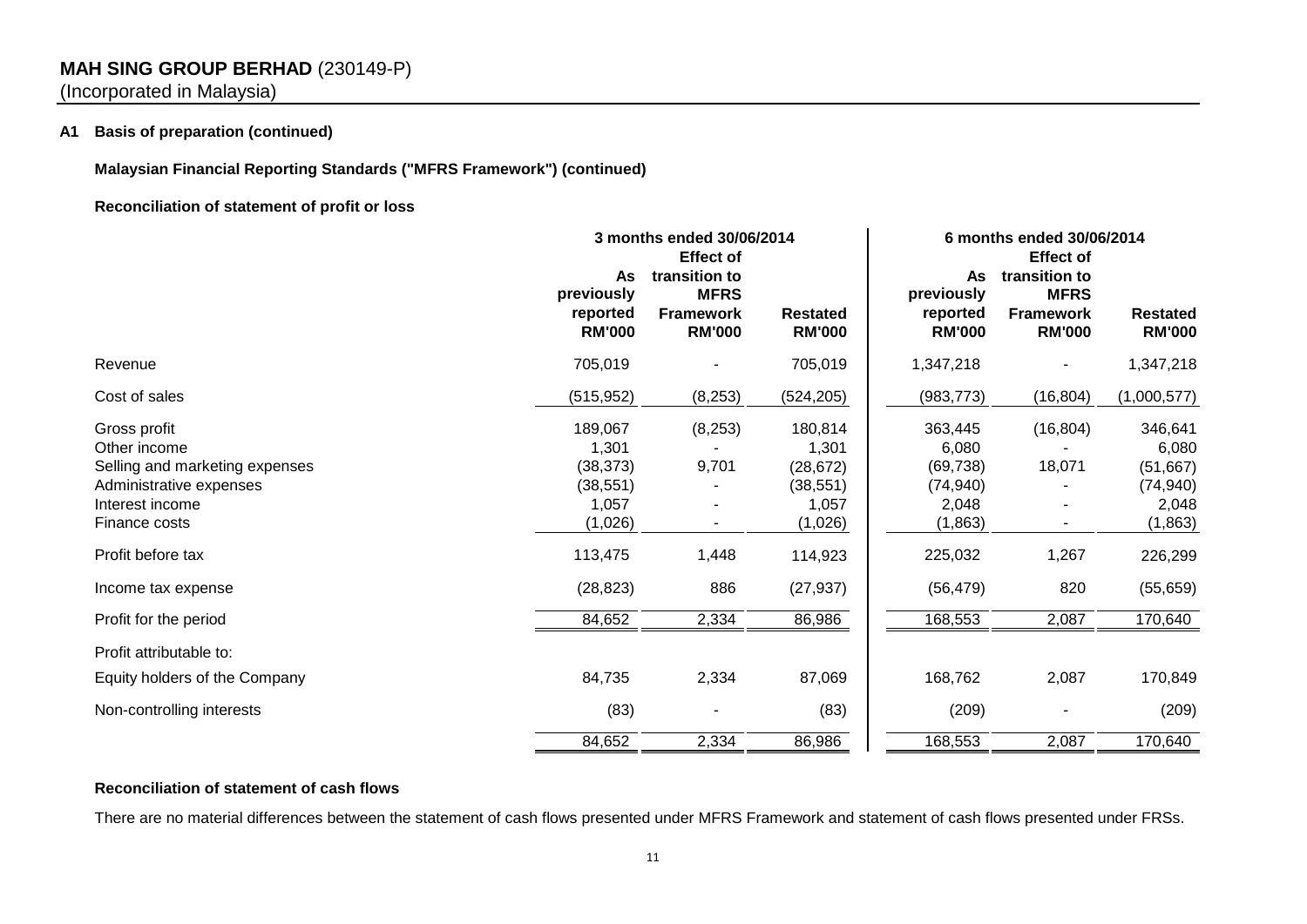# **A2 Seasonal or cyclical factors**

The operations of the Group were not significantly affected by any seasonal or cyclical factors during the financial period under review.

### **A3 Unusual items affecting assets, liabilities, equity, net income or cash flows**

There were no unusual items affecting the assets, liabilities, equity, net income or cash flows of the Group for the financial period under review.

#### **A4 Changes in estimates**

There were no material changes in estimates for the financial period under review.

# **A5 Debt and equity securities**

During the financial period ended 30 June 2015, the Company increased its issued and paid up ordinary share capital from RM738,054,727 to RM1,204,708,418 by way of:

- a) issuance of 1,174,942 new ordinary shares of RM0.50 each pursuant to the exercise of Warrant B 2013/2018;
- b) issuance of 443,185,318 new ordinary shares of RM0.50 each together with 132,954,970 Warrant C 2015/2020 pursuant to the Rights Issue with warrants;
- c) issuance of 46,583 new ordinary shares of RM0.50 each pursuant to the exercise of Warrant C 2015/2020;
- d) issuance of 480,128,609 new ordinary shares of RM0.50 each pursuant to the Bonus Issue and additional 37,237,975 Warrant B 2013/2018 and 33,226,002 Warrant C 2015/2020 arising from the Bonus Issue adjustment; and
- e) issuance of 8,771,929 new ordinary shares of RM0.50 each pursuant to the conversion of redeemable convertible secured bonds.

The Company has issued RM540.0 million nominal value unrated perpetual sukuk under the Shariah principle of Musharakah by way of private placement which was completed on 31 March 2015.

Save for the above, there were no issuance and repayment of debt and equity securities, share buybacks, share cancellations, share held as treasury shares and resale of treasury shares during the financial period under review.

# **A6 Dividends paid**

No dividend was paid in current financial period under review.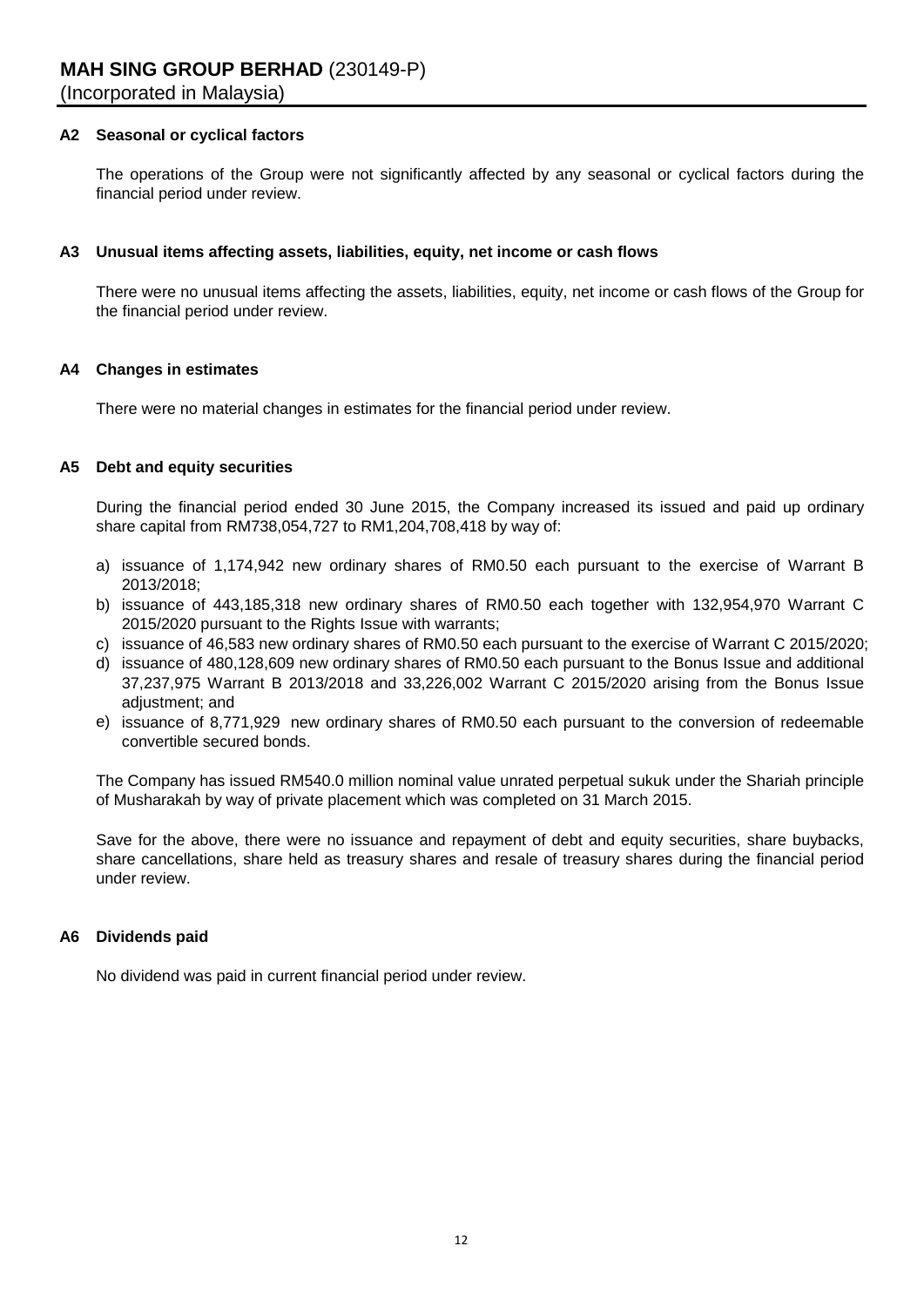# **A7 Segment reporting**

# **Period ended 30 June 2015**

|                                             |                   |                 | <b>Investment</b>          |                    |                     |
|---------------------------------------------|-------------------|-----------------|----------------------------|--------------------|---------------------|
|                                             | <b>Properties</b> | <b>Plastics</b> | <b>Holding</b><br>& Others | <b>Elimination</b> | <b>Consolidated</b> |
|                                             | <b>RM'000</b>     | <b>RM'000</b>   | <b>RM'000</b>              | <b>RM'000</b>      | <b>RM'000</b>       |
| <b>REVENUE</b>                              |                   |                 |                            |                    |                     |
| <b>External revenue</b>                     | 1,417,168         | 112,764         | 34,695                     |                    | 1,564,627           |
| Inter-segment                               |                   | 6               | 110,243                    | (110, 249)         |                     |
|                                             | 1,417,168         | 112,770         | 144,938                    | (110,249)          | 1,564,627           |
| <b>RESULTS</b>                              |                   |                 |                            |                    |                     |
| <b>Operating profit</b>                     | 232,271           | 5,271           | 8,877                      |                    | 246,419             |
| Interest income                             | 4,783             | 24              |                            |                    | 4,807               |
| <b>Finance costs</b>                        | (1,629)           | (867)           | (1, 104)                   |                    | (3,600)             |
| <b>Profit before tax</b>                    | 235,425           | 4,428           | 7,773                      | -                  | 247,626             |
| Income tax expense                          |                   |                 |                            |                    | (59,766)            |
| Profit for the period                       |                   |                 |                            |                    | 187,860             |
| <b>OTHER INFORMATION</b>                    |                   |                 |                            |                    |                     |
| <b>Capital expenditure</b>                  | 2,524             | 4,365           | 234                        |                    | 7,123               |
| <b>Depreciation and amortisation</b>        | 2,411             | 6,247           | 333                        |                    | 8,991               |
| <b>ASSETS AND LIABILITIES</b>               |                   |                 |                            |                    |                     |
| <b>Segment assets</b>                       | 5,413,830         | 181,148         | 1,004,495                  |                    | 6,599,473           |
| <b>Current and deferred tax assets</b>      |                   |                 |                            |                    | 87,004              |
| <b>Total assets</b>                         |                   |                 |                            |                    | 6,686,477           |
| <b>Segment liabilities</b>                  | 2,575,306         | 57,787          | 488,754                    |                    | 3,121,847           |
| <b>Current and deferred tax liabilities</b> |                   |                 |                            |                    | 60,859              |
| <b>Total liabilities</b>                    |                   |                 |                            |                    | 3,182,706           |
|                                             |                   |                 |                            |                    |                     |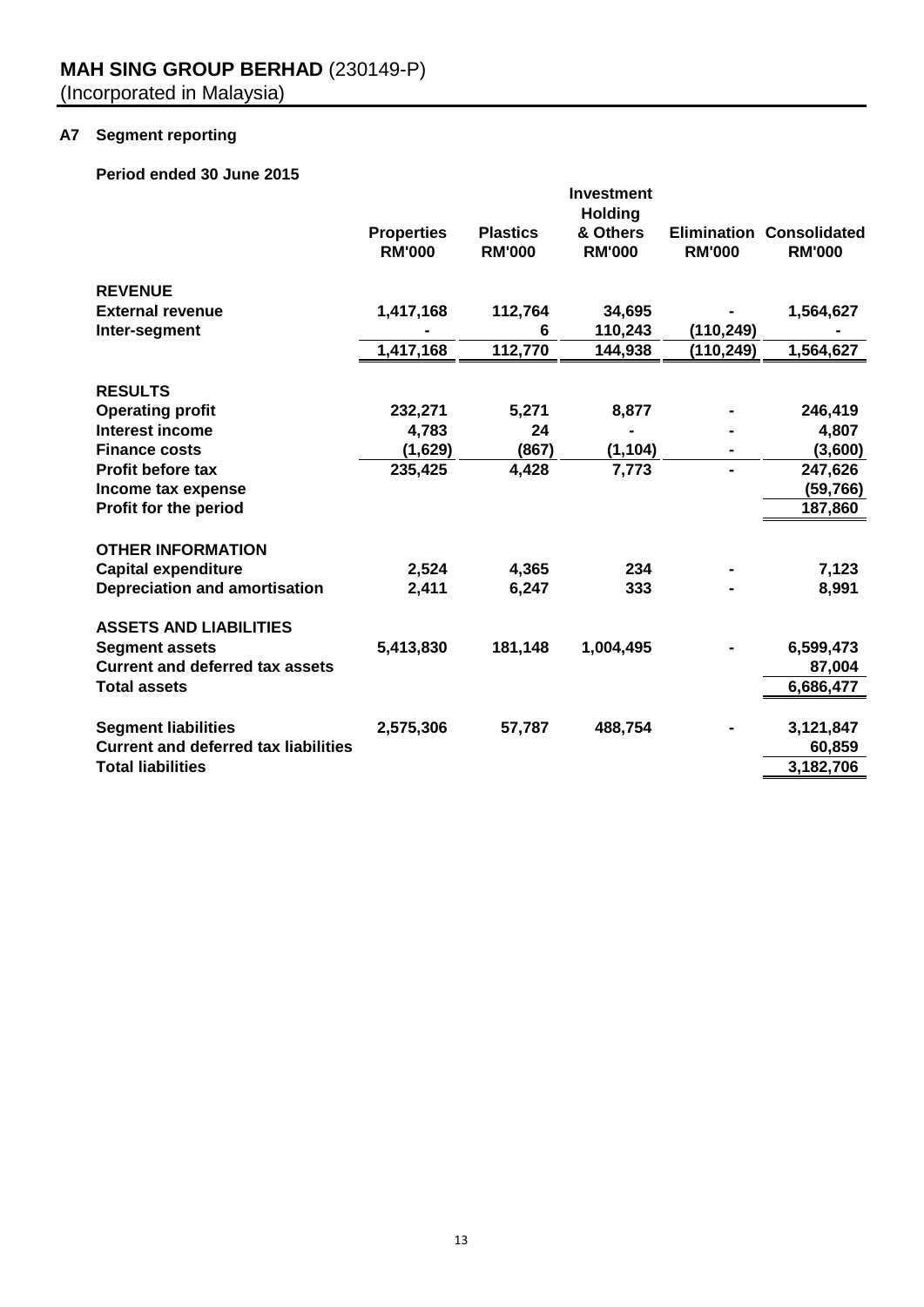# **A7 Segment reporting (continued)**

Period ended 30 June 2014 (restated)

|                                      |               |                 | Investment<br>Holding |               |               |
|--------------------------------------|---------------|-----------------|-----------------------|---------------|---------------|
|                                      | Properties    | <b>Plastics</b> | & Others              | Elimination   | Consolidated  |
|                                      | <b>RM'000</b> | <b>RM'000</b>   | <b>RM'000</b>         | <b>RM'000</b> | <b>RM'000</b> |
| <b>REVENUE</b>                       |               |                 |                       |               |               |
| <b>External revenue</b>              | 1,193,906     | 124,986         | 28,326                |               | 1,347,218     |
| Inter-segment                        |               |                 | 105,177               | (105, 177)    |               |
|                                      | 1,193,906     | 124,986         | 133,503               | (105,177)     | 1,347,218     |
| <b>RESULTS</b>                       |               |                 |                       |               |               |
| Operating profit                     | 214,201       | 7,817           | 4,096                 |               | 226,114       |
| Interest income                      | 2,027         | 21              |                       |               | 2,048         |
| Finance costs                        | (676)         | (969)           | (218)                 |               | (1,863)       |
| Profit before tax                    | 215,552       | 6,869           | 3,878                 |               | 226,299       |
| Income tax expense                   |               |                 |                       |               | (55, 659)     |
| Profit for the period                |               |                 |                       |               | 170,640       |
| <b>OTHER INFORMATION</b>             |               |                 |                       |               |               |
| Capital expenditure                  | 1,085         | 9,914           | 326                   |               | 11,325        |
| Depreciation and amortisation        | 2,356         | 6,556           | 165                   |               | 9,077         |
|                                      |               |                 |                       |               |               |
| <b>ASSETS AND LIABILITIES</b>        |               |                 |                       |               |               |
| Segment assets                       | 4,373,954     | 173,879         | 341,021               |               | 4,888,854     |
| Current and deferred tax assets      |               |                 |                       |               | 77,886        |
| <b>Total assets</b>                  |               |                 |                       |               | 4,966,740     |
| Segment liabilities                  | 2,362,424     | 56,165          | 425,241               |               | 2,843,830     |
| Current and deferred tax liabilities |               |                 |                       |               | 52,580        |
| <b>Total liabilities</b>             |               |                 |                       |               | 2,896,410     |

#### **A8 Material subsequent events**

Save as disclosed in B6, there were no material events subsequent to the reporting date up to 26 August 2015, being the latest practicable date which is not earlier than 7 days from the date of issuance of this Interim Financial Report.

# **A9 Related party transactions**

Transactions with Directors of the Company and subsidiary companies and companies in which they have interests:

|                                                                                               | 01/01/2015    |
|-----------------------------------------------------------------------------------------------|---------------|
|                                                                                               | to            |
|                                                                                               | 30/06/2015    |
|                                                                                               | <b>RM'000</b> |
| (i) Rental paid to a Company in which a Director of the Company has interest                  | 736           |
| (ii) Maintenance services rendered from a Company in which the Directors are family           |               |
| members of a Director of the Company                                                          | 85            |
| (iii) Sales of development properties to a Director of the Company and/or subsidiary          |               |
| companies                                                                                     | 1.427         |
| (iv) Professional fees paid to a firm in which a Director of a subsdiary company has interest |               |
|                                                                                               | 1,690         |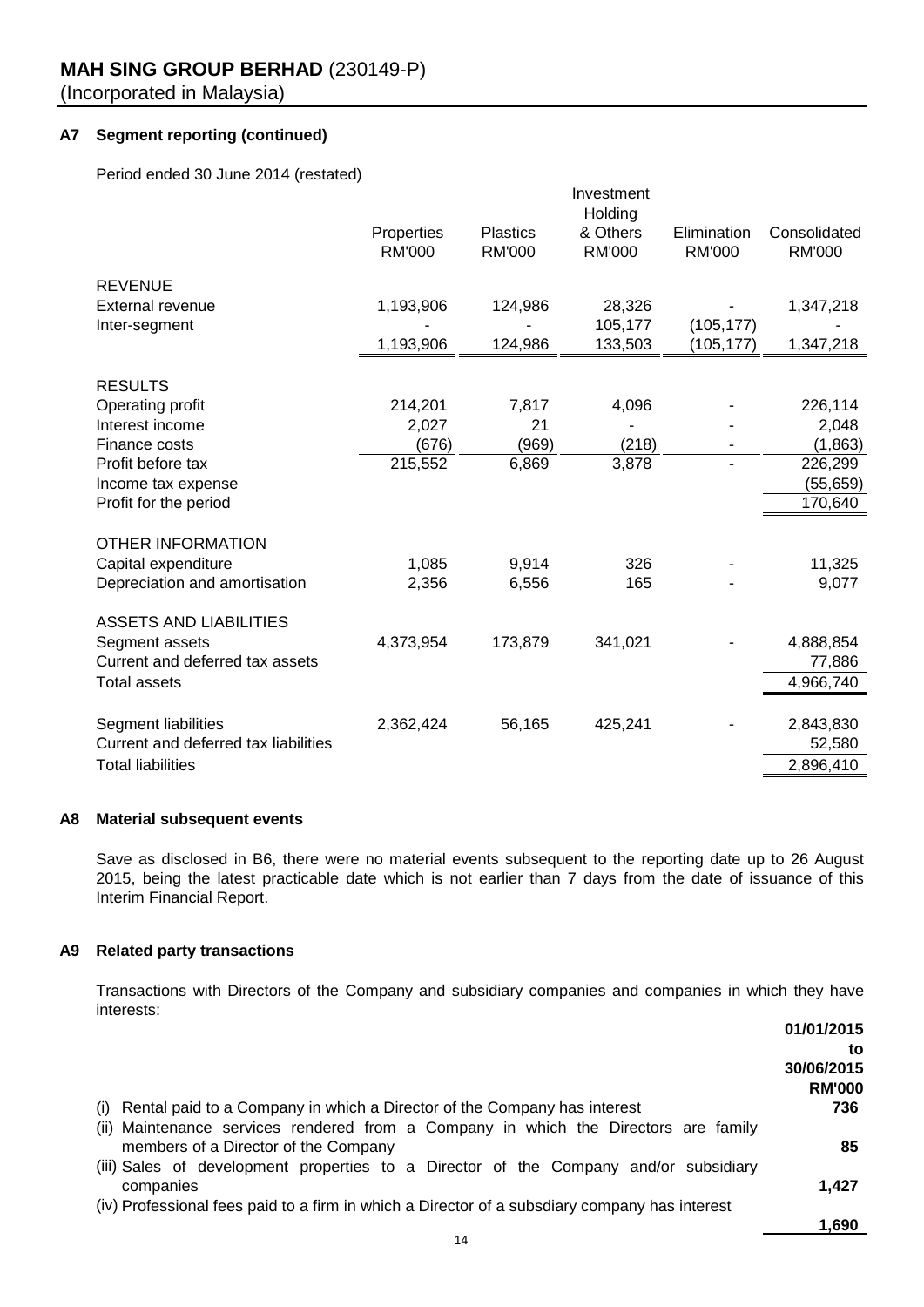# **A10 Changes in the composition of the Group**

There were no changes in the composition of the Group for the financial period except for the following:

- a) On 26 January 2015, the Company acquired the entire issued and paid-up share capital of Fusion Heights Development Sdn Bhd, a private limited company incorporated in Malaysia, with an authorised share capital of RM400,000 comprising 400,000 ordinary shares of RM1.00 each, of which 2 ordinary shares of RM1.00 each have been issued and fully paid-up, for a cash consideration of RM2.00.
- b) On 30 April 2015, a wholly-owned subsidiary of the Company, MSGB (Australia) Sdn Bhd (formerly known as Idealvista Development Sdn Bhd) incorporated a new wholly-owned subsidiary known as MSGB Australia Pty Ltd, a private limited company incorporated in Australia with an issued and paid up share capital of AUD10.00 comprising 10 ordinary shares of AUD1.00 each.
- c) On 12 June 2015, the Company acquired the entire issued and paid-up share capital of Mont Meridian Development Sdn Bhd, a private limited company incorporated in Malaysia, with an authorised share capital of RM400,000 comprising 400,000 ordinary shares of RM1.00 each, of which 2 ordinary shares of RM1.00 each have been issued and fully paid-up, for a cash consideration of RM2.00.

#### **A11 Changes in contingent liabilities or contingent assets**

There were no contingent assets. Contingent liabilities of the Group are as follows:

|                                                        | 30/06/2015    | 31/12/2014 |
|--------------------------------------------------------|---------------|------------|
|                                                        | <b>RM'000</b> | RM'000     |
| Bank guarantees issued in favour of third parties      | 43.108        | 31.947     |
| Corporate guarantees issued in favour of third parties | 6.491         | 7.797      |
| <b>Others</b>                                          | 678           | 1.147      |
|                                                        | 50.277        | 40.891     |

# **A12 Capital commitments**

| Contractual commitment in relation to:                                                                                                               | <b>JU/UDIZU IJ</b><br><b>RM'000</b> |
|------------------------------------------------------------------------------------------------------------------------------------------------------|-------------------------------------|
| - Proposed acquisition of land *                                                                                                                     | 294,729                             |
| - Development Agreement for proposed development of land in Kota Kinabalu                                                                            | 158,740                             |
| Commitment for acquisition of property, plant and equipment:<br>- Approved and contracted for<br>Commitment for construction of investment property: | 29.831                              |
| - Approved and contracted for                                                                                                                        | 10,114                              |
|                                                                                                                                                      | 493,414                             |

**30/06/2015**

\* The proposed acquisitions of a freehold land in Mukim Rantau, Daerah Seremban, Negeri Sembilan of RM359,557,153.36 and a leasehold land in Puchong, Selangor of RM656,896,779 have been excluded from the above as the sales and purchase agreements are rescinded as disclosed in B6 and B8.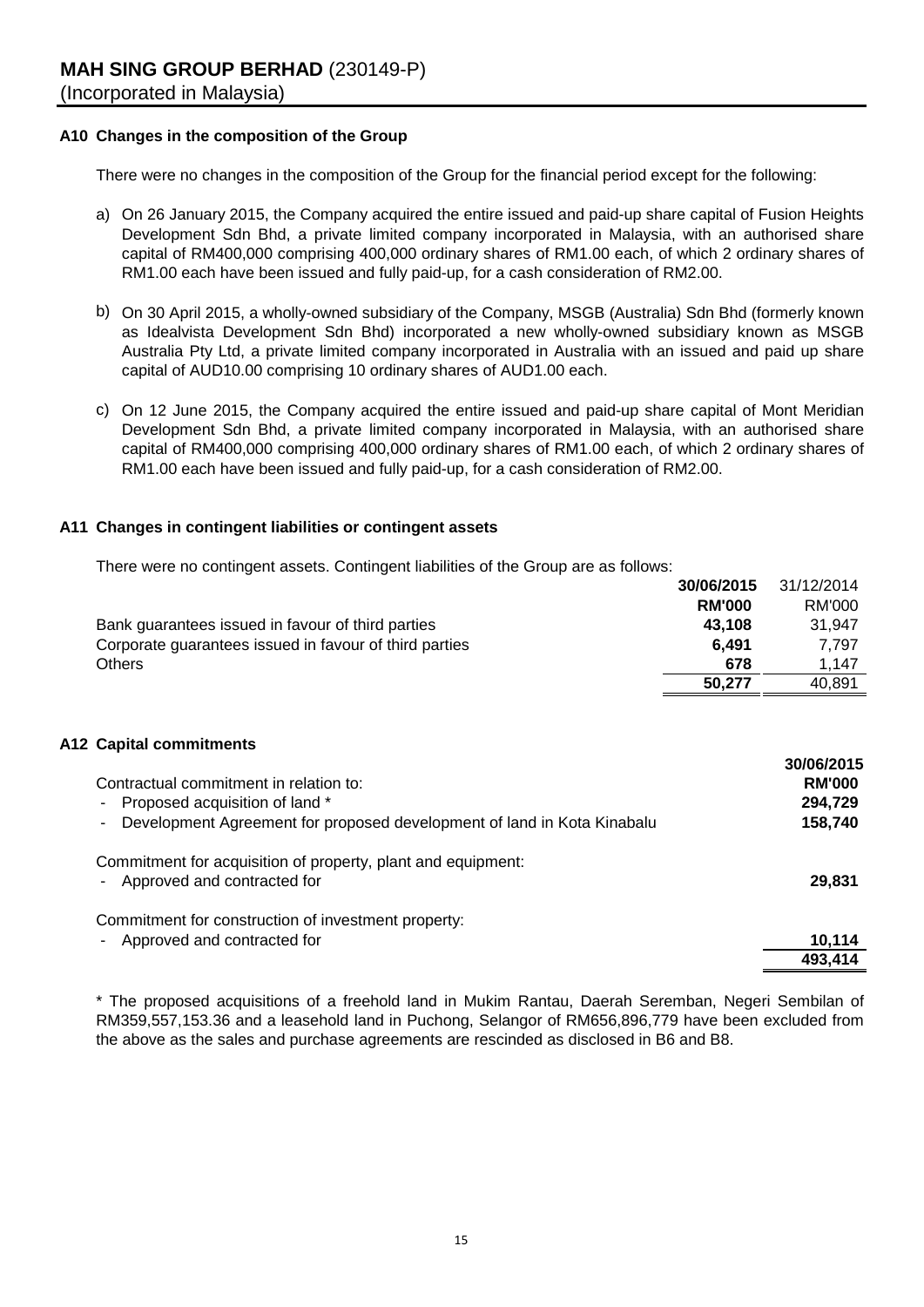#### **B Explanatory notes pursuant to Appendix 9B of the Listing Requirements of Bursa Malaysia Securities Berhad**

# **B1 Review of Group performance**

The Group posted revenue of approximately RM1.6 billion and net profit of approximately RM189.4 million for the six-months ended 30 June 2015. This represented 16.1% improvement in revenue and 10.8% improvement in net profit as compared to the corresponding quarter last year. The current quarter revenue of approximately RM780.5 million and net profit of approximately RM90.0 million represented 10.7% and 3.9% improvement respectively over the same quarter last year.

As at 30 June 2015, the Group had a cash pile of approximately RM1.54 billion and in a net cash position.

#### **Property development**

For the six-months ended 30 June 2015, revenue from property development was approximately RM1.4 billion, marking near to 18.7% improvement as compared to approximately RM1.2 billion achieved in the corresponding quarter last year. Operating profit also increased 8.4% from approximately RM214.2 million to approximately RM232.3 million. Improvement in results for the six-months ended 30 June 2015 compared to the same quarter last year was attributable to the higher work progress and sales from the Group's ongoing development projects such as *Icon City* in Petaling Jaya, *M City* in Jalan Ampang and *Southville City @ KL South* . In the last year corresponding period, profit recognition was mainly from *Icon City* in Petaling Jaya and *M Residence @ Rawang* .

Other projects that contributed to the Group's results in Greater KL and Klang Valley included *Kinrara Residence* in Puchong, *Garden Residence* , *Clover @ Garden Residence* and *Garden Plaza* in Cyberjaya, *M Residence* and *M Residence 2 @ Rawang* , *Icon Residence* in Mont' Kiara, *Lakeville Residence* in Taman Wahyu, *D'sara Sentral* in Sungai Buloh, *Aman Perdana* in Meru - Shah Alam, *One Legenda* in Cheras, and *M Suites* in Jalan Ampang. Commercial projects included *Star Avenue @ D'sara.* Furthermore, projects in Penang Island i.e. *Ferringhi Residence, Southbay City* and *Legenda @ Southbay* and projects in Iskandar, Johor Bahru i.e. *Mah Sing i-Parc @ Tanjung Pelepas* , *Austin Perdana* , *Sri Pulai Perdana 2* , *Sierra Perdana* and *The Meridin @ Medini* as well as *Sutera Avenue* in Kota Kinabalu, Sabah also contributed.

As at 30 June 2015, a total of approximately RM31.2 billion comprising unbilled sales of approximately RM4.8 billion combined with remaining GDV of approximately RM26.4 billion is expected to sustain revenue growth for at least the next six to eight years.

# **Plastics**

The plastics segment continued to contribute to the revenue and operating profit of the Group amounting to approximately RM112.8 million and approximately RM5.3 million respectively.

### **Investment holding & Others**

Revenue and profit for the segment comprise mainly interest income from the depository of funds and the trading of building materials.

#### **B2 Material change in quarterly results compared with the immediate preceding quarter**

The Group's current quarter profit before tax of approximately RM117.2 million was 10.2% lower than the immediate preceding quarter of RM130.4 million. The lower profit was mainly due to property product mix and higher profit recognition from completed projects in the immediate preceding quarter.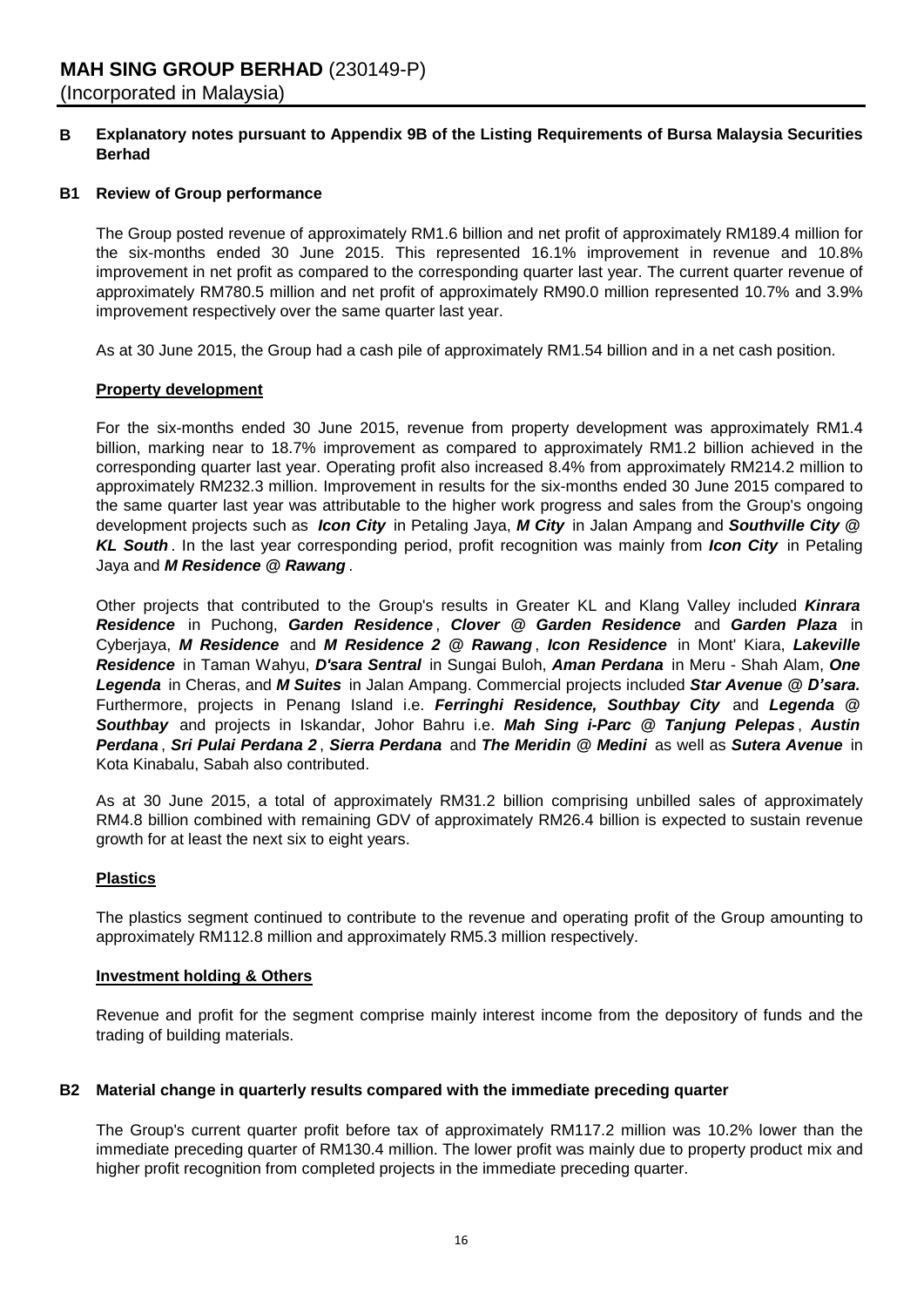# **B3 Prospects for the current financial year**

The strong balance sheets and net cash position favourably position the Group for future opportunities as they arise and enhance our operating capacity to deal with unforeseen market changes. In a challenging environment, the Group will continue to be disciplined and prudent in its business development decisions, and will emphasize a good balance between growth and stability.

The strong unbilled sales position of RM4.8 billion, and the spread-out of new and matured development projects evenly throughout the project life cycle will drive recurring and stable delivery of cash flows, liquidity and earnings. The strong portfolio of projects within its landbank, with remaining Gross Development Value amounting to RM26.4 billion provides growth visibility for at least the next six to eight years.

The operating environment in the short term is expected to stay challenging. Market outlook has softened post GST implementation and sentiment is further affected by amongst others the weakening Ringgit. Responding to changing market conditions, the Group has scaled back launches from RM3.4 billion planned for the year to RM2.0 billion, and revised its sales target for the year from RM3.4 billion to RM2.3 billion.

The medium and long term prospects remain attractive supported by young demographic, favorable demand and supply condition for the right products in selected locations, healthy employment conditions and ongoing public transportation infrastructure projects. The Group's focus going forward is on further strengthening of business fundamentals, both operationally and financially, to position ourselves for opportunities as they arise, and the delivery of steady, sustainable performances over the longer term.

#### **B4 Profit forecast**

Not applicable as the Group has not issued profit forecast or profit guarantee in a public document.

#### **B5 Income tax expense**

|                        |                | 3 months ended |               | <b>Period ended</b> |  |
|------------------------|----------------|----------------|---------------|---------------------|--|
|                        |                | (Restated)     |               | (Restated)          |  |
|                        | 30/06/2015     | 30/06/2014     | 30/06/2015    | 30/06/2014          |  |
|                        | <b>RM'000</b>  | RM'000         | <b>RM'000</b> | RM'000              |  |
| Current tax:           |                |                |               |                     |  |
| Malaysian income tax   | 32,416         | 31,484         | 69,671        | 56,584              |  |
| Foreign tax            | $\blacksquare$ | 196            |               | 359                 |  |
|                        | 32,416         | 31,680         | 69,671        | 56,943              |  |
| Deferred tax:          |                |                |               |                     |  |
| Malaysian deferred tax | (5,207)        | (3,743)        | (9,905)       | (1, 284)            |  |
|                        | 27,209         | 27,937         | 59,766        | 55,659              |  |
|                        |                |                |               |                     |  |

The Group's effective tax rates for the current quarter and current financial period were lower than the statutory tax rate of 25% mainly due to certain income of the Group which are exempt from income tax.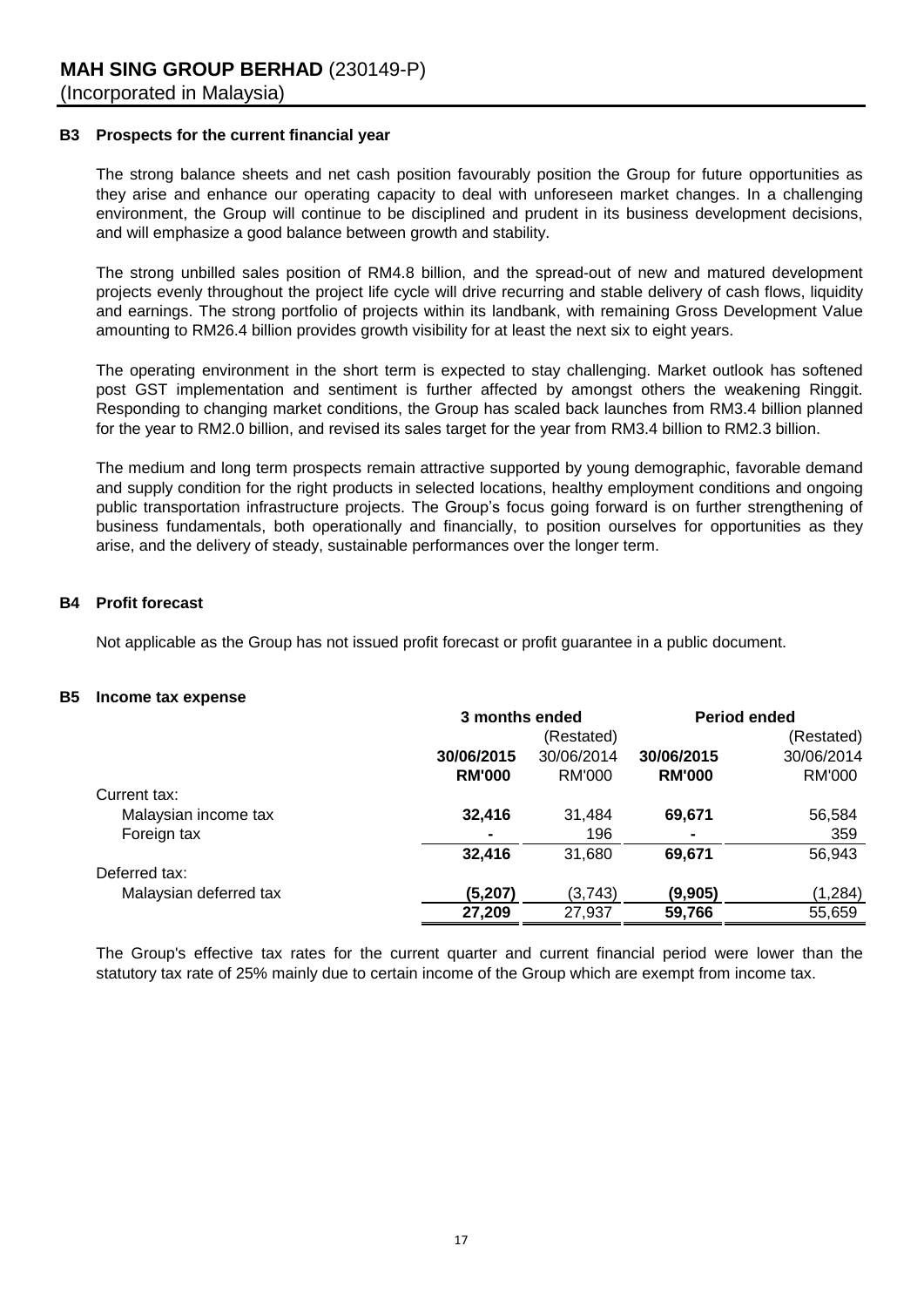### **B6 Status of corporate proposals**

The following corporate proposals as announced by the Company have not been completed as at 26 August 2015 (being the latest practicable date which is not earlier than 7 days from the date of issuance of this Interim Financial Report):

1) On 5 July 2010, the Company's wholly-owned subsidiary, Grand Prestige Development Sdn Bhd ("**Grand Prestige**") entered into a Joint Venture Agreement ("**JVA**") with Medan Damai Sdn Bhd ("**Medan Damai**") for the joint development of a piece of residential land in Kinrara with total gross area measuring approximately 13.2 acres (net aggregate area of 7.59 acres) in Mukim Petaling, Daerah Petaling, Negeri Selangor Darul Ehsan ("**Kinrara Land**"). Under the terms of the JVA, Medan Damai shall grant Grand Prestige the exclusive rights to continue with the sales and development of the Kinrara Land and in return for an entitlement sum of RM35,403,863.85.

The JVA is pending fulfilment by Medan Damai of certain obligations pertaining to the development components.

2) On 26 March 2012, the Company's wholly-owned subsidiary, Capitol Avenue Development Sdn Bhd ("**Capitol Avenue**") entered into a Joint Development Agreement ("**JDA**") with Paduan Hebat Sdn Bhd ("**Paduan Hebat**") for the proposed joint development of a parcel of prime leasehold commercial land measuring approximately 4.26 acres ("**KK Land**") in Kota Kinabalu, Negeri Sabah. Under the terms of the JDA, Paduan Hebat agreed with Capitol Avenue to jointly develop the KK Land for an entitlement of RM39 million. RM25 million of the entitlement for the KK Land shall be satisfied by way of cash and the remaining balance shall be settled by way of conveyance of such number of unit(s) which shall be developed on the KK Land with total value equivalent to RM14 million or such other lesser sum as may be adjusted in accordance with the provisions of the JDA.

On 4 December 2012, all Paduan Hebat's obligations have been fully performed pursuant to the JDA. The development of KK Land has commenced in December 2013.

3) On 29 May 2013, the Company's subsidiary, Convention City Development Sdn Bhd ("**Convention City**") entered into a development agreement ("**DA**") with Yayasan Sabah ("**Yayasan Sabah**" or "**Landowner**") for the proposed development of a parcel of prime land measuring approximately 8.33 acres ("**Parcel A**") forming part of all that piece of master land held under title no. 016290976 in the locality of Tanjung Lipat, District of Kota Kinabalu, Negeri Sabah. Under the terms of the DA, Yayasan Sabah agrees to grant an exclusive right to Convention City to develop Parcel A for a cash consideration of RM163 million. Convention City has also been granted an exclusive option to develop 2 parcels of adjacent land with a total land area measuring approximately 5.95 acres ("**Option Land**") at an entitlement price of RM117 million. The option is exercisable by Convention City within 2 years from the date the Landowner procures the separate issue document of title to the Option Land.

Convention City and Yayasan Sabah are currently in discussions on an extension of time to enable the Landowner to perform the Landowner's obligations.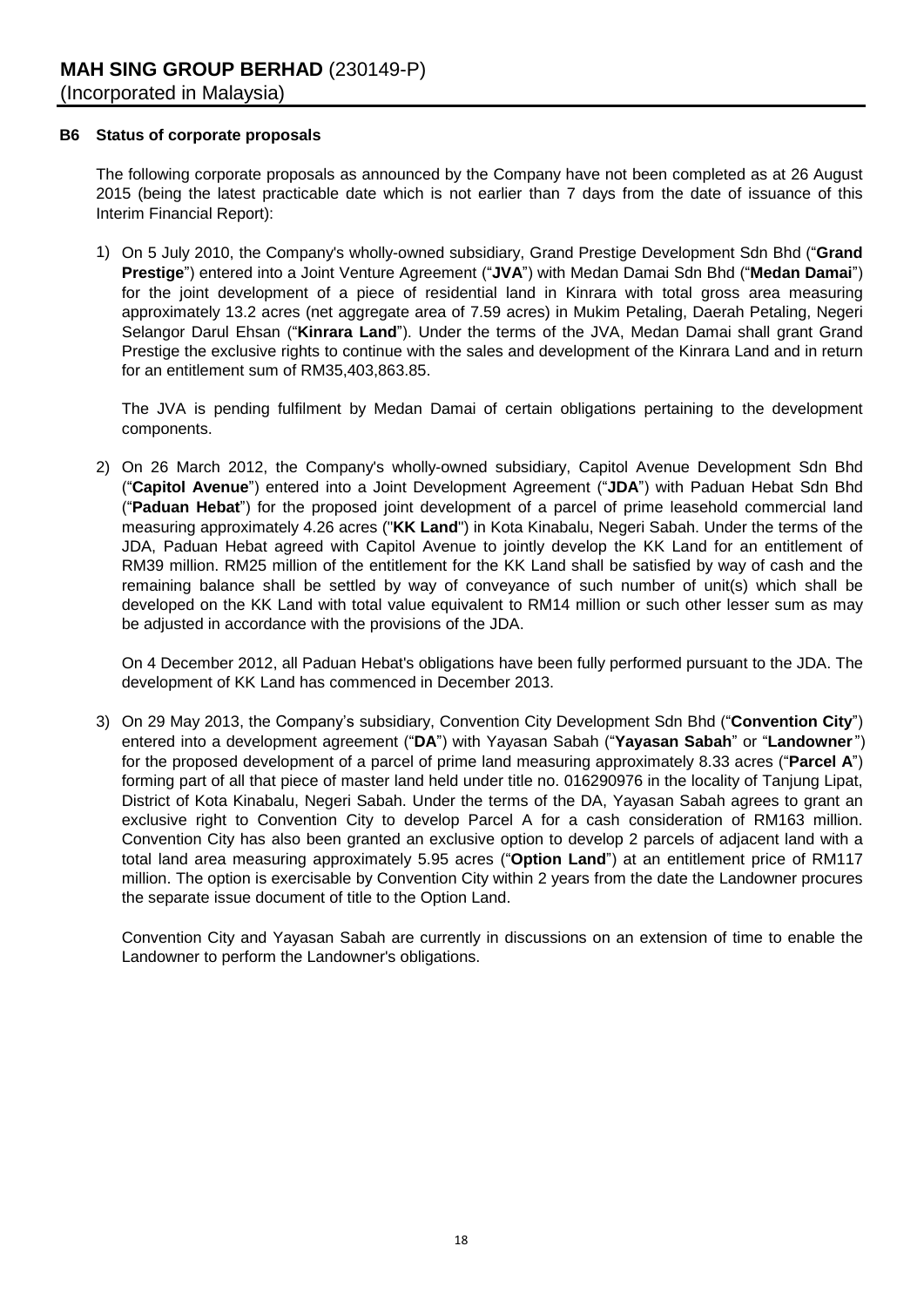# **B6 Status of corporate proposals (continued)**

4) On 12 March 2014, the Company's wholly-owned subsidiary, Enchanting View Development Sdn Bhd entered into a sale and purchase agreement ("**SPA**") with Great Doctrine (M) Sdn Bhd for the proposed acquisition of a portion of prime land measuring approximately 85.43 acres forming part of all that piece of leasehold land measuring approximately 77.02 hectares held under master title known as PN 11895, Lot 741 Seksyen 13, Bandar Shah Alam, Daerah Petaling, Negeri Selangor for a cash consideration of RM327,477,110.40.

The proposed acquisition is pending fulfilment of the conditions precedent of the SPA.

5) On 11 August 2014, the Company's wholly-owned subsidiary, Grand Prestige Development Sdn Bhd ("**Grand Prestige**") entered into a sale and purchase agreement ("**Seremban SPA**") with the respective vendors for the proposed acquisition of a piece of prime freehold land in Mukim Rantau, Daerah Seremban, Negeri Sembilan ("**Seremban Land**") for a total cash consideration of RM359,557,153.36.

On 14 August 2015, Grand Prestige, had through its solicitors sent a letter to the vendors informing that the SPA is void and/or rescinded, due to, amongst others, misrepresentation and/or the breach of terms and conditions of the SPA by the vendors and/or events that are unlawful have occurred. Grand Prestige has also demanded for the refund of the deposit being 10% of the purchase consideration, equivalent to approximately RM35.96 million, together with interests earned thereon, which is currently deposited in an interest bearing trust account opened and operated jointly by the vendors and the vendors' solicitors.

On 25 August 2015, Grand Prestige has filed an application for essentially an interim injunction to prohibit the operators of the trust account (in which the deposit is held) from, amongst others, paying out, transferring and/or dealing in any way the deposit together with interest earned thereon. The interim injunction application is fixed for hearing on 29 September 2015.

6) On 28 August 2014, the Company's wholly-owned subsidiary, MS Lakecity Sdn Bhd (formerly known as Mah Sing Group Ventures Sdn Bhd and prior to that, Grand Pavilion Development Sdn Bhd) ("**MS Lakecity**") entered into a sale and purchase agreement ("**Puchong SPA**") with Huges Development Sdn Bhd ("**Huges Development**") for the proposed acquisition of a piece of prime leasehold land in Puchong, Selangor ("**Puchong Land**") measuring approximately 88.7 acres for a total cash consideration of RM656,896,779.

On the same date, in consideration for RM1.00 paid by MS Lakecity to Huges Development, Huges Development and MS Lakecity have entered into a memorandum of understanding effective from the date of the memorandum for a period of 4 years. During the duration of the memorandum of understanding, Huges Development shall negotiate first with MS Lakecity to enter into a sale and purchase, joint venture or such other arrangement in respect of a piece of prime land measuring approximately 170 acres ("**Subject Land**") upon terms and conditions to be mutually agreed upon by Huges Development and MS Lakecity. Failing which, MS Lakecity shall have the first right of refusal for any arrangement in respect of the Subject Land.

On 26 August 2015, MS Lakecity has decided to rescind the Puchong SPA in accordance with the terms of the Puchong SPA.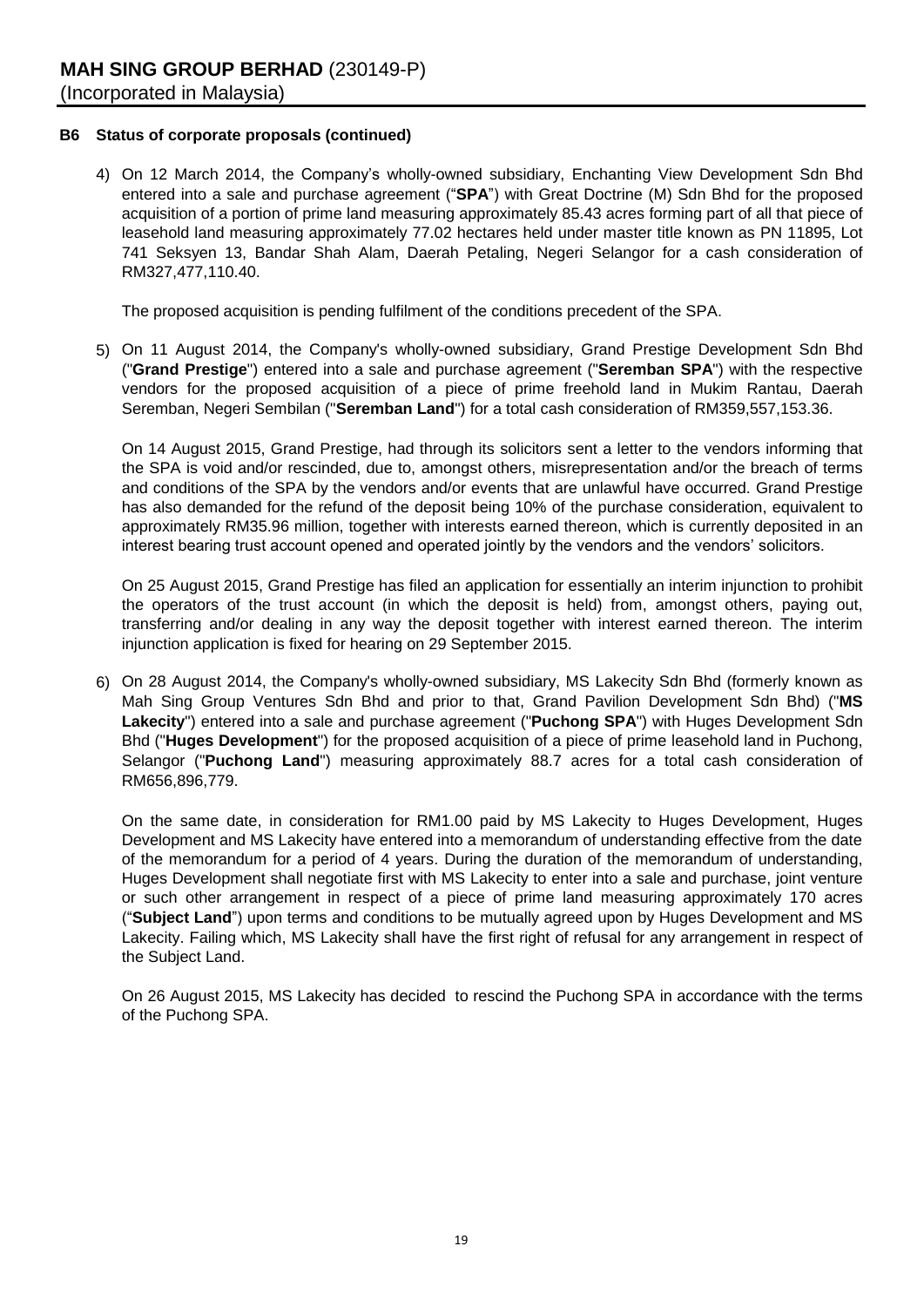# **B6 Status of corporate proposals (continued)**

- 7) Through an announcement made on 20 November 2014 and subsequent announcements, the Company proposes to undertake the following ("**Corporate Exercise**"):
	- i) A renounceable rights issue of new ordinary shares of RM0.50 each in the Company ("**Mah Sing Shares**") together with free detachable warrants to raise proceeds of up to RM630.00 million ("**Rights Issue with Warrants**");
	- ii) A bonus issue of new Mah Sing Shares ("**Bonus Shares**") to be credited as fully paid-up on the basis of one (1) Bonus Share for every four (4) Mah Sing Shares held after the Rights Issue with Warrants; and
	- iii) The increase in the authorised share capital of the Company from RM1,000,000,000 comprising 2,000,000,000 Mah Sing Shares to RM2,500,000,000 comprising 5,000,000,000 Mah Sing Shares ("**Increase In The Authorised Share Capital**") and the corresponding amendment to the Company's Memorandum and Articles of Association as a consequence of the Increase In The Authorised Share Capital ("**Amendment**").

At an extraordinary general meeting held on 7 January 2015, the shareholders of the Company had approved the Corporate Exercise. The completion of the Amendment and the Increase in the Authorised Share Capital had been announced on 12 January 2015.

The renounceable rights issue of 443,185,318 new ordinary shares of RM0.50 each in the Company together with 132,954,970 free detachable warrants was completed on 26 February 2015.

The bonus issue was completed on 11 June 2015 following the listing of and quotation for 480,128,609 new ordinary shares of RM0.50 each in the Company, 37,237,975 additional Warrants B 2013/2018 and 33,226,002 additional Warrant C 2015/2020.

The total gross proceeds raised by the Company from the Rights Issue amounted to RM629,323,152. The status of the utilisation of proceeds as at 26 August 2015 is as follow:

| Details of utilisation                                             | <b>Approved</b><br>utilisation<br><b>RM'000</b> | Actual<br>utilisation<br><b>RM'000</b> | <b>Balance</b><br>unutilised<br><b>RM'000</b> | <b>Timeframe for</b><br>utilisation<br><b>RM'000</b> |
|--------------------------------------------------------------------|-------------------------------------------------|----------------------------------------|-----------------------------------------------|------------------------------------------------------|
| Land acquisition and property<br>development activities            | 530,000                                         | (164, 085)                             | 365,915                                       | Within 24 months                                     |
| General working capital                                            | 91.323                                          | (48, 620)                              | 42.703                                        | Within 12 months                                     |
| Estimated expenses in relation to the<br><b>Corporate Exercise</b> | 8,000                                           | (7, 476)                               | 524                                           | Within 6 months                                      |
| Total                                                              | 629,323                                         | (220,181)                              | 409,142                                       |                                                      |

Approximately RM370.0 million of the total proceeds raised from the Rights Issue with Warrants was earmarked for part payment of the acquisition of the Seremban Land and Puchong Land. With the rescission of the proposed acquisitions, the balance RM363.4 million, after deducting RM6.6 million as commitment fee and agreed liquidated damages payable to the vendor for the Puchong Land, has been proposed to be re-allocated for other potential land acquisitions and/or property development activities, should the opportunity arise.

The Company will be seeking the approval of its shareholders at an Extraordinary General Meeting to be convened on the variation of the utilisation of the proceeds from the Rights Issue with Warrants.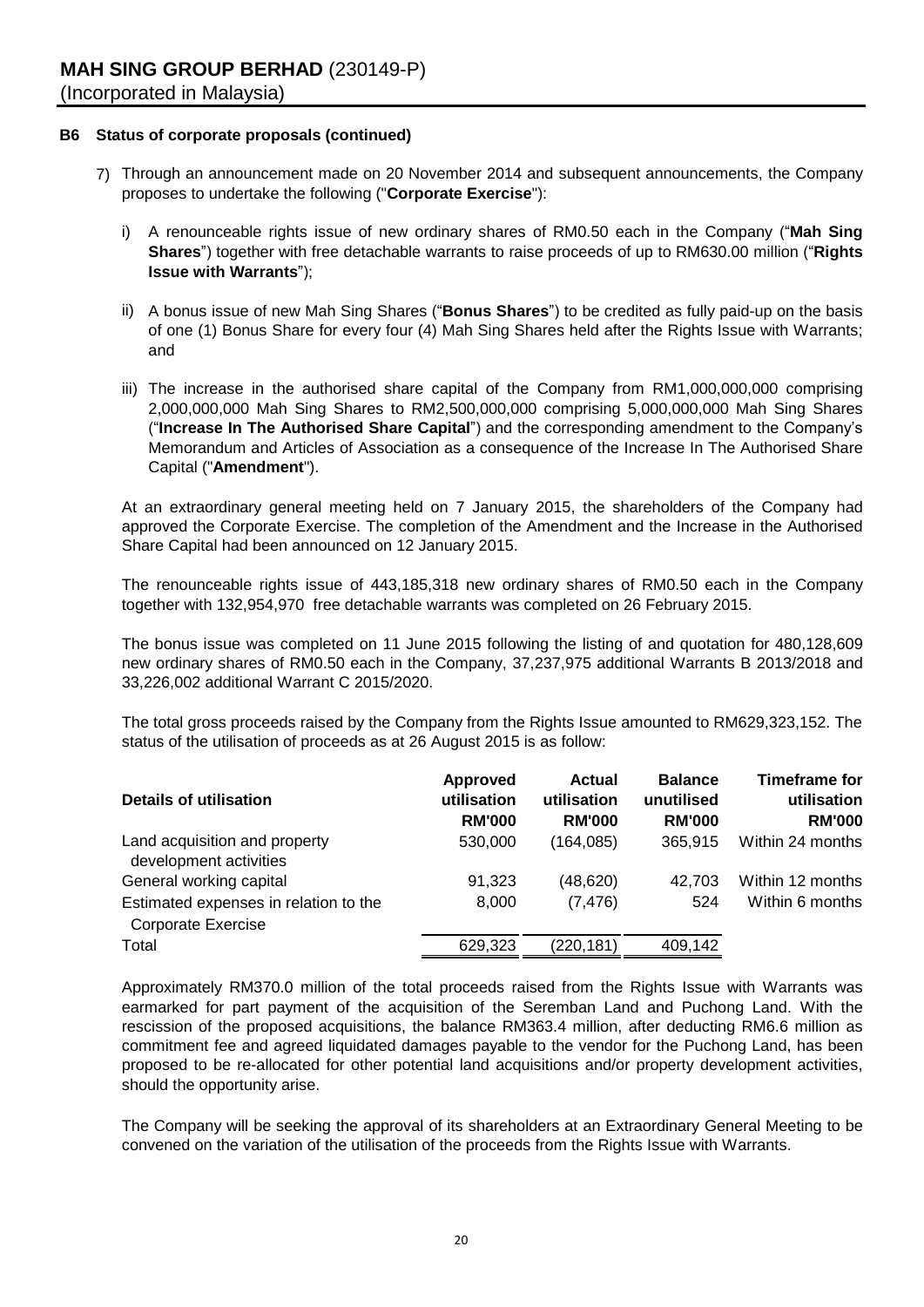# **B7 Group borrowings**

Total group borrowings as at 30 June 2015 were as follows:

| (Denominated in)                | <b>Secured</b><br><b>RM'000</b><br>(RM) | <b>Secured</b><br><b>RM'000</b><br>(Indonesian<br><b>Rupiah</b> ) | <b>Secured</b><br><b>RM'000</b><br>(USD) | <b>Total</b><br><b>RM'000</b> |
|---------------------------------|-----------------------------------------|-------------------------------------------------------------------|------------------------------------------|-------------------------------|
| Redeemable convertible bonds    |                                         |                                                                   |                                          |                               |
| - after 12 months               | 287,478                                 |                                                                   |                                          | 287,478                       |
| Term loans payable              |                                         |                                                                   |                                          |                               |
| - within 12 months              | 125,046                                 | 3,630                                                             |                                          | 128,676                       |
| - after 12 months               | 1,101,529                               | 1,203                                                             |                                          | 1,102,732                     |
|                                 | 1,226,575                               | 4,833                                                             |                                          | 1,231,408                     |
| Short term borrowings           |                                         | 1,415                                                             | 3,017                                    | 4,432                         |
| <b>Bank overdrafts</b>          |                                         | 545                                                               |                                          | 545                           |
| Finance lease and hire purchase |                                         |                                                                   |                                          |                               |
| - within 12 months              | 1,579                                   | 868                                                               |                                          | 2,447                         |
| - after 12 months               | 2,297                                   | 2,193                                                             |                                          | 4,490                         |
|                                 | 3,876                                   | 3,061                                                             |                                          | 6,937                         |
| Total                           | 1,517,929                               | 9,854                                                             | 3,017                                    | 1,530,800                     |

# **B8 Material litigation**

On 5 August 2015, Grand Prestige Development Sdn Bhd ("**Grand Prestige**"), a wholly-owned subsidiary of the Company had been served with a writ and statement of claim made in the High Court of Seremban by the plaintiffs i.e. the alleged undivided registered proprietors/beneficial owners to the piece of freehold land in Mukim Rantau, Daerah Seremban, Negeri Sembilan against the vendors, being the defendants, praying for, amongst others, a declaration that the sale and purchase agreement ("**SPA**") signed on 11 August 2015 is invalid. Grand Prestige has also been named as one of the defendants.

On 14 August 2015, Grand Prestige, had through its solicitors sent a letter to the vendors informing that the SPA is void and/or rescinded, due to, amongst others, misrepresentation and/or the breach of terms and conditions of the SPA by the vendors and/or events that are unlawful have occurred. Grand Prestige has also demanded for the refund of the deposit being 10% of the purchase consideration, equivalent to approximately RM35.96 million, together with interests earned thereon.

On 25 August 2015, Grand Prestige has filed an application for essentially an interim injunction to prohibit the operators of the trust account (in which the deposit is held) from, amongst others, paying out, transferring and/or dealing in any way the deposit together with interest earned thereon. The interim injunction application is fixed for hearing on 29 September 2015.

# **B9 Derivatives financial instrument**

As at 30 June 2015, there were no outstanding foreign currency forward contracts.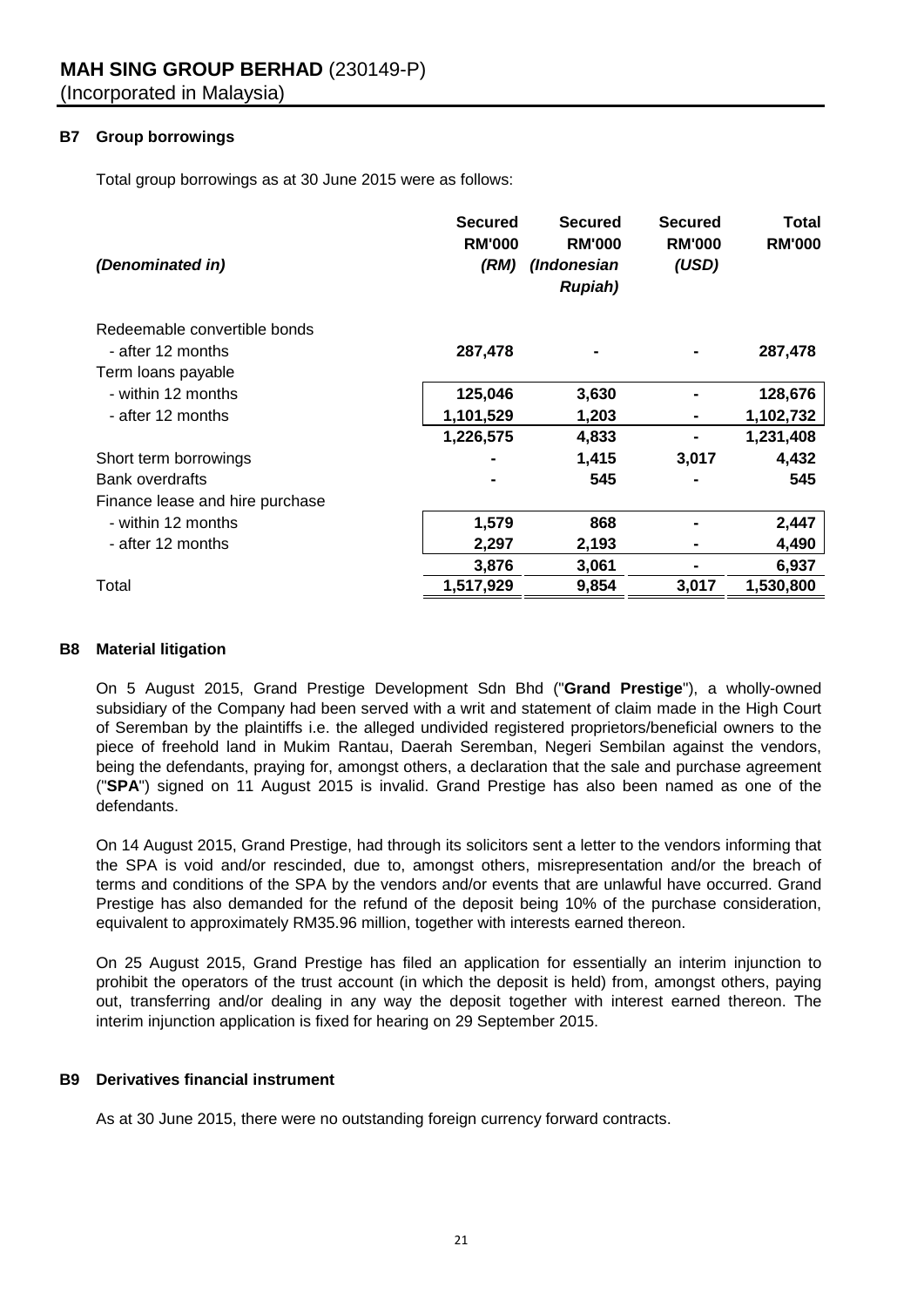# **B10 Realised and unrealised earnings or losses disclosure**

The retained earnings as at 30 June 2015 and 31 December 2014 were analysed as follows:

|                                                            |               | (Restated) |
|------------------------------------------------------------|---------------|------------|
|                                                            | 30/06/2015    | 31/12/2014 |
|                                                            | <b>RM'000</b> | RM'000     |
| Total retained earnings of the Group                       |               |            |
| - Realised                                                 | 1,089,577     | 1,022,547  |
| - Unrealised                                               | 71,180        | 62,345     |
|                                                            | 1,160,757     | 1,084,892  |
| Total share of accumulated losses from associated company  |               |            |
| - Realised                                                 | (73)          | (73)       |
|                                                            | 1,160,684     | 1,084,819  |
| Consolidation adjustments                                  | (37, 391)     | 5,702      |
| Total group retained earnings as per consolidated accounts | 1,123,293     | 1,090,521  |

# **B11 Additional disclosures pursuant to para 16, Part A, Appendix 9B of Bursa Malaysia Securities Berhad Listing Requirements**

|                                                       | 3 months      | Period        |
|-------------------------------------------------------|---------------|---------------|
|                                                       | ended         | ended         |
|                                                       | 30/06/2015    | 30/06/2015    |
|                                                       | <b>RM'000</b> | <b>RM'000</b> |
| Allowance for doubtful debts                          | (5,628)       | (5,628)       |
| Depreciation and amortisation                         | (4, 417)      | (8,991)       |
| Gain on redemption of investments in short term funds | 793           | 820           |
| Impairment of intangible assets                       | (467)         | (938)         |
| Net foreign exchange gain                             | (14)          | 11            |
| Net gain on foreign exchange forward contracts        | 12            | 93            |
| Reversal of write down of slow-moving inventories     | 68            | 491           |

Other than the items above which have been included in profit or loss, there were impairment of assets or exceptional items which may have an effect on the results for the current financial period ended 30 June 2015.

# **B12 Dividend proposed**

No dividend has been proposed for the first half of the year ended 30 June 2015.

In respect of the previous financial year ended 31 December 2014:

- i) At the Annual General Meeting held on 18 June 2015, the shareholders of the Company approved the first and final single-tier dividend of 6.5 sen per ordinary share of RM0.50 each in respect of the financial year ended 31 December 2014 (2013: 8.0 sen per ordinary share of RM0.50 each).
- ii) The dividend will be paid on 17 September 2015.
- iii) A depositor shall qualify for entitlement to the dividend only in respect of:
	- (a) Shares transferred into the Depositor's Securities Account before 4.00pm on 4 September 2015 in respect of transfers; and
	- (b) Shares bought on the Bursa Malaysia Securities Berhad up to 5.00pm on 1 September 2015 i.e. on a cum entitlement basis according to the Rules of Bursa Malaysia Securities Berhad.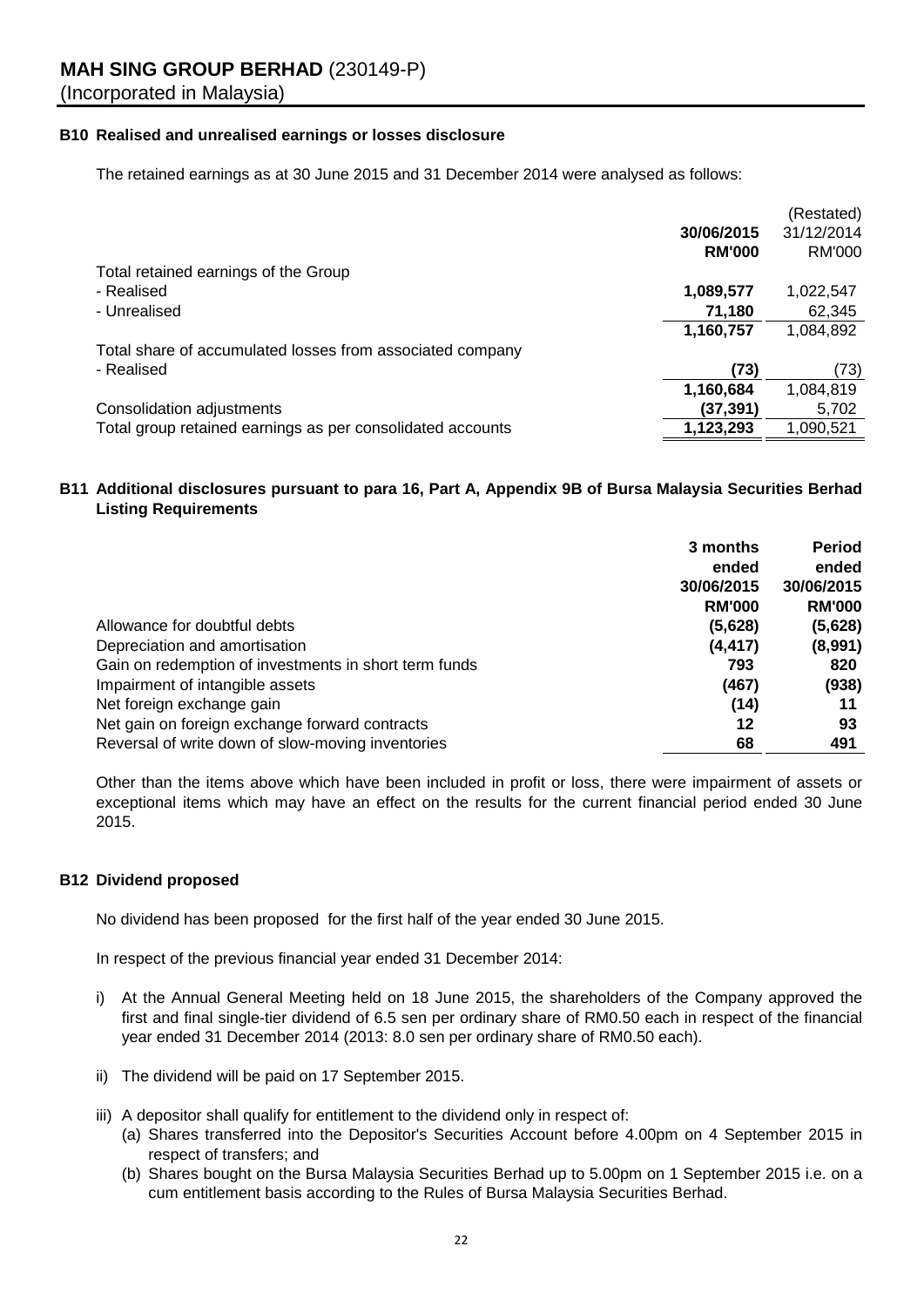# **B13 Earnings per share ("EPS")**

# **(a) Basic EPS**

The basic earnings per share has been calculated by dividing the Group's net profit attributable to ordinary equity holders for the financial period by the weighted average number of ordinary shares in issue.

|                                                                | 3 months ended<br>(Restated) |            |            | <b>Period ended</b><br>(Restated) |
|----------------------------------------------------------------|------------------------------|------------|------------|-----------------------------------|
|                                                                | 30/06/2015                   | 30/06/2014 | 30/06/2015 | 30/06/2014                        |
| Net profit for the period (RM'000)                             | 90,491                       | 87,069     | 189,384    | 170,849                           |
| Weighted average number of<br>ordinary shares in issue ('000)* | 2,401,782                    | 1,924,113  | 2,271,323  | 1,915,867                         |
| Basic EPS (sen)                                                | 3.77                         | 4.53       | 8.34       | 8.92                              |

# **(b) Diluted EPS**

The diluted earnings per share has been calculated by dividing the Group's net profit attributable to ordinary equity holders for the financial period by the weighted average number of ordinary shares that would have been in issue assuming conversion of bonds and full exercise of the remaining warrants and options under the ESOS, adjusted for the number of such ordinary shares that would have been issued at fair value.

|                                                                                           | 3 months ended |            | <b>Period ended</b> |            |  |
|-------------------------------------------------------------------------------------------|----------------|------------|---------------------|------------|--|
|                                                                                           | (Restated)     |            |                     | (Restated) |  |
|                                                                                           | 30/06/2015     | 30/06/2014 | 30/06/2015          | 30/06/2014 |  |
| Net profit for the period (RM'000)                                                        | 90,491         | 87,069     | 189,384             | 170,849    |  |
| Weighted average number of ordinary<br>shares in issue ('000)*                            | 2,401,782      | 1,924,113  | 2,271,323           | 1,915,867  |  |
| Weighted average number of ordinary<br>shares deemed issued at no<br>consideration ('000) |                |            |                     |            |  |
| <b>ESOS</b>                                                                               |                | 14,221     |                     | 17,308     |  |
| Bonds conversion                                                                          | 123,822        | 58,151     | 97,114              | 58,151     |  |
| Warrants B                                                                                | 52,578         | 13,701     | 45,759              | 13,701     |  |
| Warrants C <sup>(1)</sup>                                                                 | n/a            |            | n/a                 |            |  |
| Adjusted weighted average number of                                                       |                |            |                     |            |  |
| ordinary shares ('000)                                                                    | 2,578,182      | 2,010,186  | 2,414,196           | 2,005,027  |  |
|                                                                                           |                |            |                     |            |  |
| Diluted EPS (sen)                                                                         | 3.51           | 4.33       | 7.84                | 8.52       |  |

\* Comparative figures for the weighted average number of ordinary shares for both the basic and fully diluted earnings per ordinary share computations have been restated to reflect the adjustment arising from the Rights and Bonus Issues which were completed on 26 February 2015 and 11 June 2015 respectively.

<sup>(1)</sup> The effects of potential ordinary shares arising from the conversion of Warrants C is anti-dilutive and accordingly is excluded in the Diluted EPS computation above.